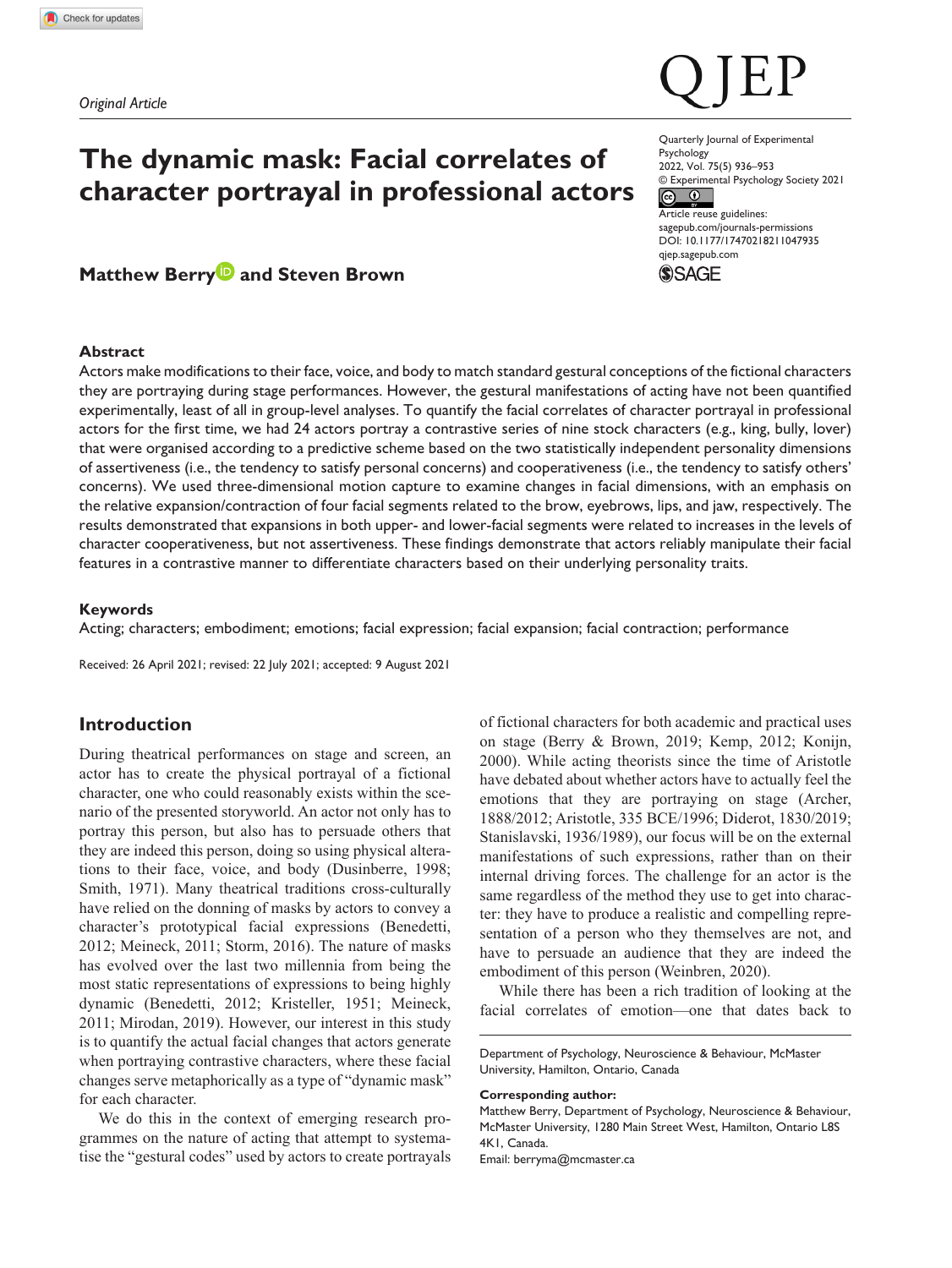Darwin, if not before—there has not been a comparable research programme on the facial correlates of character. To the best of our knowledge, this study is the first one to quantify the facial correlates of character portrayal separate from emotions associated with characters. While a small number of studies have examined characters as vehicles for expression—for example, using cartoon characters (Liu, Chen, & Chang, 2019; Zhao, Meng, An, & Wang, 2019), virtual models (Hahn, Castillo, & Cunningham, 2019), avatars (Ennis, Hoyet, Egges, & McDonnell, 2013; Tinwell, Grimshaw, Nabi, & Williams, 2011; Wallraven, Bülthoff, Cunningham, Fischer, & Bartz, 2007), and robots (Lin et al., 2013)—the tasks analysed in these studies have been firmly rooted in measurements of emotion, rather than the characters themselves.

In like form, there has been a long practice in experimental studies of facial emotion of employing professional actors to create images of prototypical facial expressions so as to serve as stimuli for perceptual discrimination studies of emotional expression (Carroll & Russell, 1997; Ershadi, Goldstein, Pochedly, & Russell, 2018; Scherer & Ellgring, 2007a, 2007b; Wallbott & Scherer, 1986). However, there has been far less interest in looking at the production process itself and in understanding the inherent diversity of expressions for any given emotion across a group of actors (Mehu & Scherer, 2015; Scherer & Ellgring, 2007a, 2007b; Wallbott & Scherer, 1986), instead placing the focus on the highly discriminable prototypes that are used in perceptual experiments. (For studies examining actors' portrayals of emotions, see the studies by Carroll & Russell, 1997; Ershadi et al., 2018; Scherer & Ellgring, 2007a, 2007b; Wallbott & Scherer, 1986.) Indeed, Scherer and Ellgring (2007a) remarked that Darwin (1872/1998) may have been the first and last scholar to independently address the underlying principles of facial configurations and to detail the conditions under which particular facial configurations are produced for specific emotions.

# *Categorical versus dimensional models and measures of emotion*

Two general approaches to the classification of emotions have looked at the relationships among them as being either categorical or dimensional, respectively. The validation of such approaches has been strongly grounded in the analysis of the facial correlates of the emotions. Categorical schemes of discrete emotions date back historically to Darwin (1872/1998), but were developed in great detail by more recent scholars such as Tomkins (1962, 1963, 1984) and most especially by Ekman and his colleagues (Barrett, Adolphs, Marsella, Martinez, & Pollak, 2019; Bartlett et al., 2005; Ekman, 1984, 1992, 1993; Ekman & Friesen, 1972, 1978a, 1978b; Ekman & Rosenberg, 1997, 2005; Izard, 1971, 1992, 1993a, 1993b; Rosenberg & Ekman,

2020; for a comparison between discrete and componential emotion theories, see the study by Scherer & Ellgring, 2007a). Basic emotion theory (BET; as coined by Russell, 2009) is the most popular categorical scheme of the emotions, positing that there is a small number of categorically distinct emotions, each of which addresses a distinct biological function (Frijda, 2007; Panksepp, 2010). Canonical basic emotions include anger (i.e., hot and cold), happiness (i.e., amusement, contentment, and satisfaction), disgust, embarrassment, excitement, fear, guilt, pride, relief, sadness, and shame (see Chapter 3 in the study by Dalgleish & Power, 1999).

Different numbers and combinations of basic emotions have been used to study actor-generated emotional displays for perceptual discrimination studies across multiple modalities, such as the voice (Scherer & Ellgring, 2007b; Scherer, Banse, Wallbott, & Goldbeck, 1991; Wallbott & Scherer, 1986), body (Scherer & Ellgring, 2007b; Wallbott, 1998; Wallbott & Scherer, 1986), and face (Carroll & Russell, 1997; Mehu & Scherer, 2015; Scherer & Ellgring, 2007a, 2007b). In such cases, distinct emotions are analysed categorically utilising modular schemes for the face. For instance, in the Facial Action Coding System (FACS) developed by Ekman and colleagues, facial movements are analysed with respect to action units (AUs), which are observable actions of the underlying facial musculature (Barrett et al., 2019; Bartlett et al., 2005; Ekman, 1984, 1992, 1993; Ekman & Friesen, 1972, 1978a, 1978b; Ekman & Rosenberg, 1997, 2005; Izard, 1971, 1992, 1993a, 1993b; Rosenberg & Ekman, 2020; Zhi, Liu, & Zhang, 2020). Such AUs can function either singularly or combinatorially.

Facial analyses from the BET perspective describe how prototypical facial expressions are the result of particular combinations of AUs. For example, Scherer and Ellgring's (2007a) facial analysis of actors demonstrated that displays of happiness were accompanied by AU configurations involving smiles (i.e., cheeks raising, lip corners pulling out, and jaw lowering), whereas displays of panic or fear were accompanied by AU configurations resembling a scream (i.e., brow movement and jaw lowering). One critique of categorical schemes is that they lack any concept of emotional intensity, such as that between happiness and elation or between fear and terror (Scherer & Ellgring, 2007a). Another critique is that they offer complex descriptions of activation patterns that reduce accessibility for actors consulting scientific literature to improve performance techniques. Both of these critiques can be addressed through the adoption of more robust organisational schemes.

In contrast to categorical schemes, dimensional schemes classify the emotions along a number of continua. A prominent example is the "core affect" theory and its structural analogue—the circumplex model—which have been used to examine the distribution of emotions along the two emotion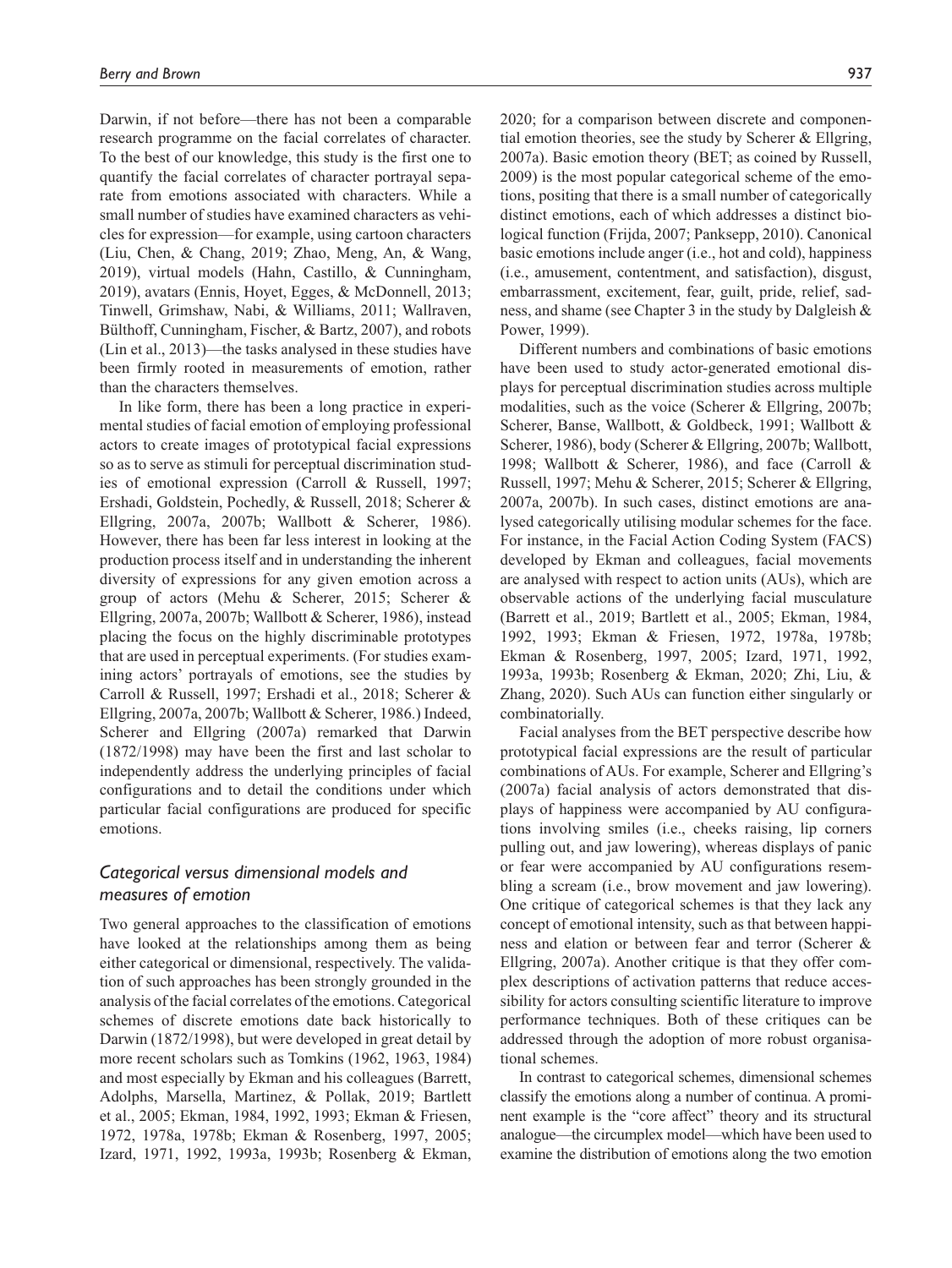dimensions of valence (the pleasure–displeasure continuum) and arousal (the activation–deactivation continuum) (Posner, Russell, & Peterson, 2005; Russell, 1980, 1994, 2005, 2009; Russell & Bullock, 1985; Vesker, Bahn, Degé, Kauschke, & Schwarzer, 2018). For example, Mehu and Scherer (2015) conducted a joint production and perception study of professional actors, comparing categorical and dimensional models of emotion. Their results demonstrated that displays of positive-valence+high-arousal emotions correlated with raising of the brow, raising of the cheeks, parting of the lips, and lowering of the jaw. By contrast, negative-valence  $+$  higharousal emotions were correlated with both raising and lowering of the brow (depending on the emotion), widening of the eyes, lowering of the lip and jaw, and pressing of the lips together. The authors pointed out that " . . . rather than being specific to discrete emotions or emotional dimensions, facial behavior reflects combinations of the general dimensions underlying emotional experience, combinations that appear to cut across discrete emotion categories" (Mehu & Scherer, 2015, p. 807).

While categorical approaches to facial expression look at the face as a collection of individual muscle-related units, there is also the sense in which the face has larger functional units than that. Both intuition and neuroanatomical innervation patterns (Wilson-Pauwels, Akesson, Stewart, & Spacey, 2002) suggest that an expression like a smile is not just the activation of a collection of individual AUs, but that it is the expansion of a horizontal segment extending between the lateral edges of the lips, whereas a frown is a retraction of that same segment. Similarly, the expression of surprise is an expansion of a vertical segment extending between the upper and lower lips through a lowering of the jaw, whereas the expression of disgust is a retraction of that same segment.

A number of studies have applied segmental approaches to the analysis of facial expression, employing geometric or point-to-point distance-based features to analyse changes in segment length caused by the recruitment of the underlying musculature (Fasel & Luettin, 2003; Hammal, Couvreur, Caplier, & Rombaut, 2007; Hammal & Massot, 2010; Kanade, Cohn, & Tian, 2000; Livingstone, Thompson, Wanderley, & Palmer, 2015; Sandbach, Zafeiriou, Pantic, & Yin, 2012; Schmidt, Cohn, & Tian, 2003; Soyel & Demirel, 2007; Valstar, Gunes, & Pantic, 2007; Yacoob & Davis, 1996; Y. Zhang, L. Zhang, & Hossain, 2015). For example, Schmidt and colleagues (2003) measured participants' smiles by analysing a segment extending from the centre of the lip to the lip corner, and obtained continuous data for its position, duration, amplitude, velocity, and acceleration. Soyel and Demirel (2007) attempted to classify seven basic emotions using distance vectors related, respectively, to eye opening, eyebrow raising, mouth opening vertically and horizontally, and lip stretching. The authors found that expansion and contraction of these five segments provided adequate information to automatically discriminate facial emotions

with a mean accuracy of 91.3%, outperforming other twodimensional (2D) and three-dimensional (3D) recognition systems in their analysis (Soyel & Demirel, 2007). Metrics such as segmental expansion and contraction are far more intuitive and transparent to understand than AUs for nonspecialists, such as professional actors.

## *Multimodal expression*

Emotional expression is an intrinsically multimodal activity, producing correlated changes in the face, body, and voice. While certain types of actors do not speak while acting, most notably mime actors, the vast majority of actors do. Studies of dramatic acting during line recitation—i.e., a monologue—are, therefore, necessary to maximise the ecological validity of experimental studies. However, the production of emotional expression with the face during acting interacts with the articulatory movements of the lips, cheeks, and jaw during speaking. Such movements are necessary for the production of phonemes as well as for the production of facial movements that contribute to the vocal expression of emotion separate from articulation. Therefore, any experimental study of facial expression during dramatic acting needs to control for speech-related facial movements to disambiguate articulation effects from purposeful facial expression when delivering lines.

The majority of studies of emotional expression are unimodal. As Scherer and Ellgring (2007b) noted, multimodal analyses of emotional expression, specifically speech, are rare despite the clear integration of the face, voice, body, and postural communicative channels. Some multimodal studies of facial expression in the context of vocal production have focused on singing (Livingstone et al., 2015; Thompson & Russo, 2007), where correlations have been observed between vocal pitch and both raising of the brow and lowering of the jaw, while other studies have focused on speech (Livingstone et al., 2015; Scherer & Ellgring, 2007b). In their study of multimodal expression, Scherer and Ellgring (2007b) observed correlated changes between the voice and face for several basic emotions, including correlations of both high pitch and loudness with activations in AUs for the brow, cheek, and jaw. In this study, we take a multimodal approach to acting by examining facial expression in the context of speech production, and attempt to disambiguate movements of the lower face associated with emotional expression from those associated with speech articulation. We also look at correlations between facial changes observed in this study and vocal changes observed in our previous study for the same set of characters (Berry & Brown, 2019).

# *Character classification*

A first step towards quantifying the facial correlates of character during acting is to develop a means of classifying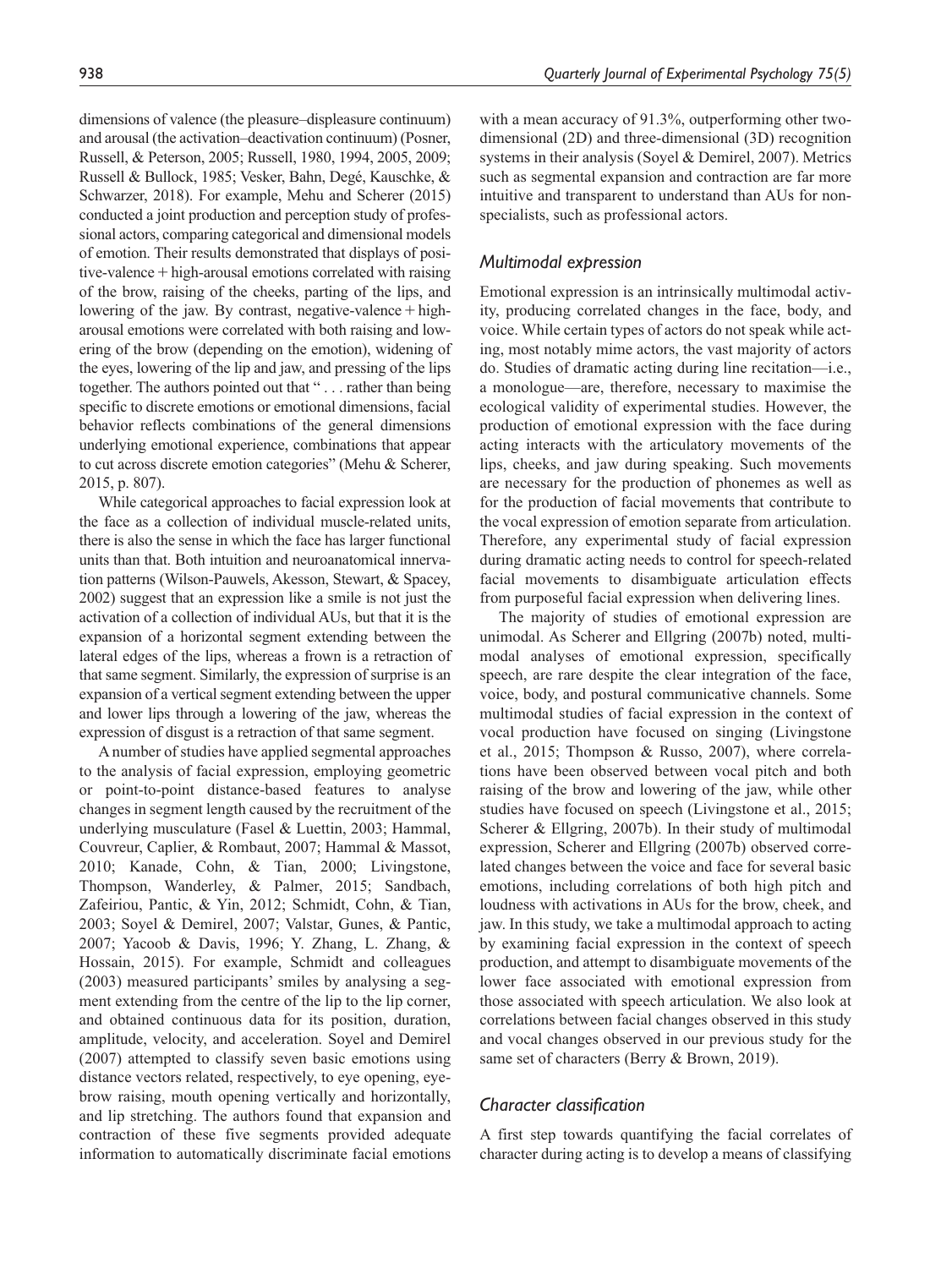

**Figure 1.** Character scheme. The figure shows the nine stock characters used in the study, as organised into a  $3 \times 3$  scheme based on a crossing of three levels of assertiveness and cooperativeness, respectively. The scheme is adapted from Berry and Brown (2019).

characters dimensionally. In our earlier study (Berry & Brown, 2017), we presented a proposal for a systematic classification of literary characters based on personality dimensions, using a modification of the Thomas–Kilmann Conflict Mode Instrument used in applied studies of personality (Kilmann & Thomas, 1975, 1977; Thomas, 1992). The Thomas–Kilmann scheme classifies personality along the two statistically independent dimensions of assertiveness and cooperativeness. Assertiveness can be understood as the tendency to satisfy one's personal concerns, whereas cooperativeness can be understood as the tendency to satisfy another's concerns (Kilmann & Thomas, 1975, 1977; Thomas, 1992). We conducted a character-rating study in which participants rated 40 stock characters with respect to their assertiveness and cooperativeness, and the results demonstrated that these ratings were statistically independent (i.e., orthogonal). The scheme is shown in Figure 1, in which a crossing of three levels of assertiveness and three levels of cooperativeness results in nine character types. In our previous study (Berry & Brown, 2019), we employed this scheme to examine the vocal correlates of character portrayal by analysing the vocal prosody of professional actors as they performed portrayals of the nine characters shown in the figure. The results revealed strong effects of character assertiveness on vocal prosody—both pitch and loudness increased monotonically with increasing assertiveness—but relatively weak effects of character cooperativeness on the voice.

# *Objectives*

The primary objective of this study was to follow up on our prosody findings by looking at the facial correlates of character portrayal in an experimental study for the first time. We did this using professional actors and a high-resolution 3D motion capture set-up in a black-box performance laboratory. A group of 24 actors performed a semantically neutral script (see Supplemental Appendix A) while portraying eight stock characters and the self, as per the assertiveness/cooperativeness scheme shown in Figure 1. They also performed the script while depicting nine basic emotions so as to allow us to examine the relationship between character and emotion. From a group of 20 facial markers employed in the study, we created 4 facial segments from a subset of 7 selected markers to explore the mean expansion and/or contraction of the brow, eyebrow, lips, and jaw, respectively, across the roughly 2-min performance trials. The four segments that were selected for this study provide accessible information about vertical and horizontal movements in both the upper and lower portions of the face.

To control for movement of the face due to speech articulation, we subtracted out the neutral emotion condition from each character or emotion trial, and then normalised this difference relative to the neutral condition. The overall aims of the study were (1) to examine the expansion/contraction of the four facial segments as a function of character assertiveness and cooperativeness, (2) to examine the same segments as a function of emotional valence and arousal, (3) to analyse the relationship between stock characters and basic emotions, and (4) to use the vocal data from our previous study (Berry & Brown, 2019) to look multimodally at the correlation between facial expression and vocal prosody during acting. Given that assertiveness showed a much larger effect than cooperativeness in our previous study, we predicted that we might observe a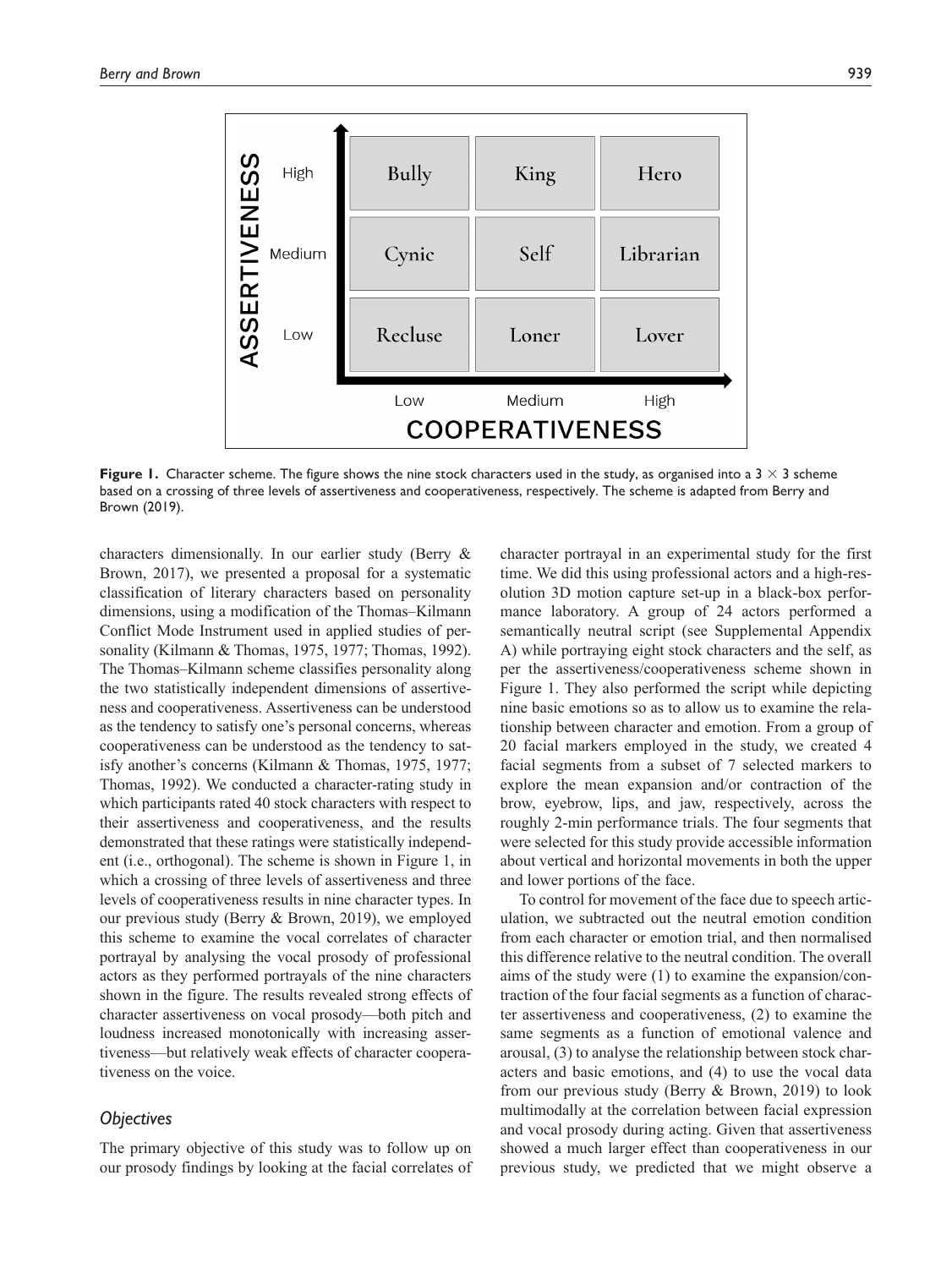similar effect for the face as well. In addition, given that both Scherer and Ellgring (2007b) and Thompson and Russo (2007) observed that vocal pitch-register correlated with upward movement of the brow, we predicted that we might see a correlation between vocal pitch and expansion of the brow segment; Thompson and Russo (2007) also found a correlation between vocal register and mouth opening. Finally, we carried out an exploratory analysis to examine whether there was a relationship between stock characters and basic emotions. Specifically, we conducted a multimodal, multivariate analysis in which we predicted that intuitively associated pairings of characters and emotions (e.g., hero and proud, loner and sad, bully and angry) would cluster together, as based on a combination of the actors' vocal and facial gestures.

## **Methods**

## *Participants*

Participants and procedures are similar to those reported in Berry and Brown (2019). Twenty-four actors (14 males; 20–63 years;  $M_{\text{Age}}$ =42.5  $\pm$  14 years) were recruited for the experiment through contact with theatre companies and academic theatre programmes in the local and surrounding areas. All actors spoke English either as their native language or fluently as their second language  $(n=1)$ . They had a mean of  $27.5 \pm 14.3$  years of acting experience. Fourteen held degrees in acting, and two were pursuing degrees in acting at the time of the experiment. More than half of the participants (i.e., 17 of the 24) self-identified as professional actors. All participants gave written informed consent and were given monetary compensation for their participation. The study was approved by the McMaster University Research Ethics Board.

#### *Motion capture*

The experiment took place on the stage of a black-box performance laboratory, where the actors performed the tasks facing an empty audience. The experimenter was located in a control room behind the audience section, and the actors could not see him while performing. The 3D motioncapture recordings of the actors' facial expressions and body gestures were acquired using a Qualisys motion capture system. Sixteen Qualisys Oqus 7 infrared cameras were used to track marker movement in 3D at a sampling rate of 120Hz. The participants were equipped with 61 passive markers that were placed on key landmarks on their face and body to provide bilateral full-body coverage (20 markers on the face, 37 on the torso and limbs, and 4 on the head via a cap). For the face, marker placement was chosen to correspond to the general locations of key facial AUs (e.g., AUs 1, 2, and 4 for the upper face, and AUs 11, 12, 23, 26, and 27 for the lower face; see the studies by Barrett et al. (2019) and Rosenberg & Ekman (2020)).

## *Characters and emotions*

Nine stock characters were performed by the actors, as established by the  $3 \times 3$  (assertiveness  $\times$  cooperativeness) classification scheme that was validated in the study by Berry and Brown (2017) and was implemented in the vocal analysis by Berry and Brown (2019) (see Figure 1). In addition to the characters, we selected eight basic emotions for the actors to perform, as based on previous studies with actors (see Introduction). The selected emotions were happy, sad, angry, surprised, proud, calm, fearful, and disgusted, with neutral serving as a baseline condition. We sought to create an approximate dimensional analysis of these emotions (Russell, 1980), rather than examine them individually. We, therefore, grouped these basic emotions into a  $2 \times 2$  scheme according to their valence and arousal as follows: positive valence+high arousal (happy, proud, surprised), negative valence+high arousal (angry, fearful, disgusted), positive valence  $+$  low arousal (calm), and negative valence  $+$  low arousal (sad; see Supplementary Figure 1). The order of presentation of the 9 characters and 9 emotions was randomised across the 18 trials for each participant.

#### *Performance script*

A semantically neutral monologue script was created for the study that the actors memorised in advance of the experiment (see Supplemental Appendix A). It was comprised of 7 neutral sentences ( $M=6\pm1.4$  words/sentence) derived from a set of 10 validated linguistically neutral sentences (Ben-David, van Lieshout, & Leszcz, 2011; Berry & Brown, 2019). The script was structured such that a small narrative was presented (i.e., someone walking into a room and listing the items that they see), but with no indication of emotion or interpersonal interaction. The same monologue was used for all 18 character and emotion trials. Each trial lasted approximately 2min, and the full set of trials lasted no more than 45min. At the end of the session, the actor was debriefed and compensated. To acquire a measurement of the participant's normal conversational expressions separate from the acting trials, the experimenter (M.B.) indicated that a piece of equipment required additional calibration, and requested that the participant recite the neutral script in a conversational manner as part of the calibration procedure. This recording was used as the control-self to compare against the performedself from the acting trial (see the "Results" section).

## *Data processing and cleaning*

Passive reflective-marker movements for the face were recorded in 2D and reconstructed into 3D for analysis. For quality 2D-to-3D data reconstruction, each marker had to be captured by a minimum of two cameras at any given time point. The 16 cameras that were used were placed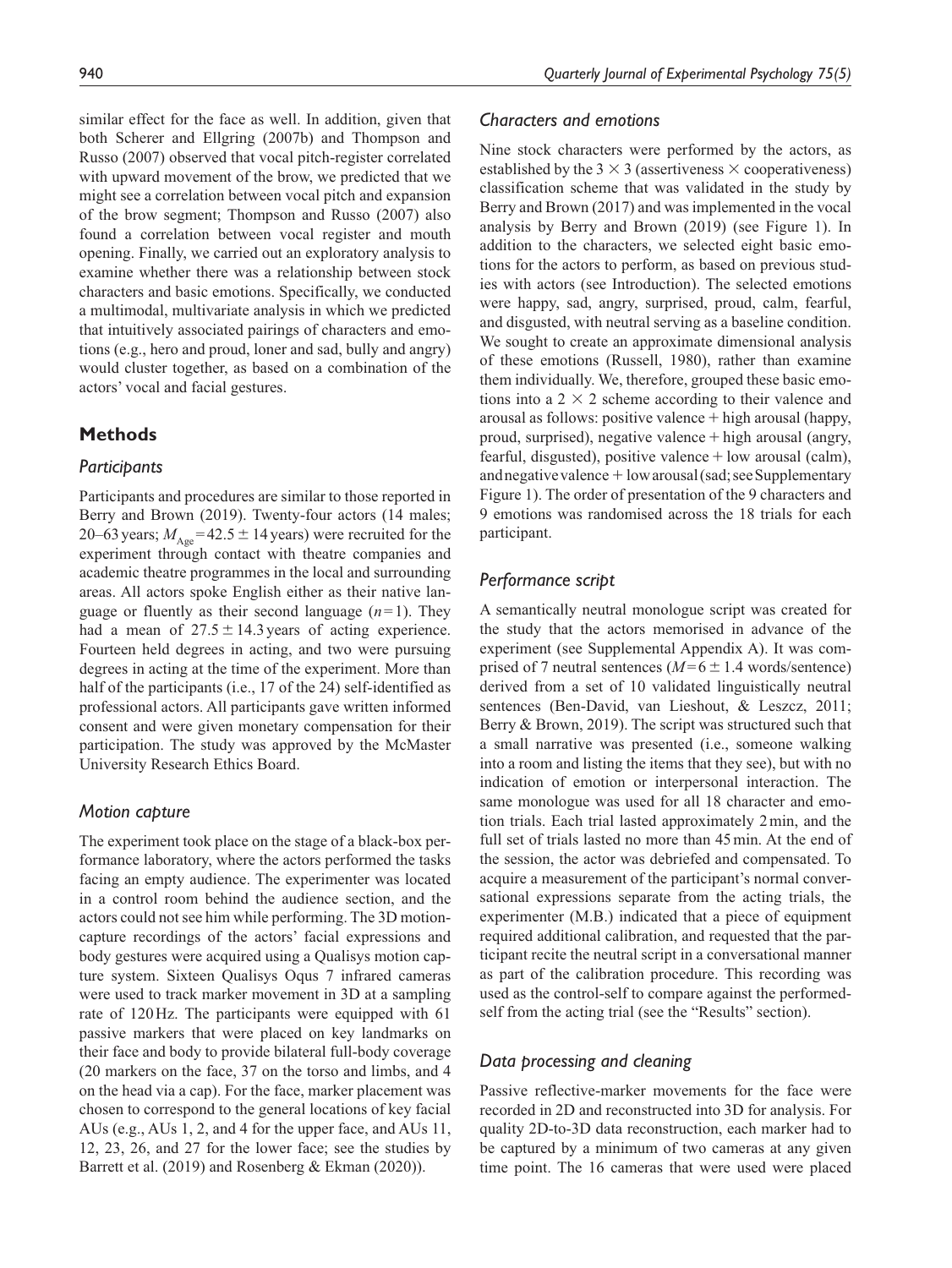

**Figure 2.** Facial segments. (a) A digital representation of the marker placement on the face as outlined by the red square. Four facial segments were created between marker pairs by calculating the Euclidean distance between them. (b) A visual representation of the four facial segments analysed in the study (brow, eyebrow, lips, and jaw), as well as the approximate locations of the facial markers used to measure them. Facial contraction (left) and expansion (right) are shown with reference to a neutral resting state (centre). Photos are courtesy of author MB. The model gave consent for the use of these photographs.

optimally above and across the designated performance space to track the movement of each marker within the measurement volume. The 2D-tracked motion data were processed using the Qualisys reconstruction algorithm. This proprietary algorithm takes 2D points from each ray of capture from each camera and sorts the data into 3D points and movement trajectories, which can then be used to create an analysable 3D model with the user interface (UI; Qualisys AB, 2006). Following this, each trial was cleaned manually using the 3D model via the UI. For cleaning, each marker and movement trajectory began as an unidentified value, which was then identified manually and provided a label over the course of the trial. Any extraneous trajectories (e.g., noise, errors, reflective artefacts, unassigned or outlying markers) were excluded. No interpolation was done. If there were gaps in the 3D motion trajectory reconstruction, they were not filled. Instead, the data from that particular marker was temporally omitted. This was done to prevent the system from incorrectly interpolating and/or skewing the motion data and thereby artificially changing the mean. The cleaned X coordinates (anterior–posterior movement), Y coordinates (right–left movement), and Z coordinates (superior–inferior movement) were exported into data tables for further analysis.

# *Transformation of variable parameters*

The variables of interest in this study are those related to expansion and contraction of facial segments. From the 20 available facial markers, we selected a subset of 7 for the current analysis: the brow (corresponding approximately to AUs 1 and 2), the left and right eyebrow (AU 4), the bridge of the nose, the left and right lip corners (AUs 11, 12, and 23), and the jaw (AUs 26 and 27; see Barrett et al., 2019; Rosenberg & Ekman, 2020). Pairs of markers were combined into four facial segments whose expansion and contraction were measured in three-dimensional space, as shown in Figure 2. These segments permitted an analysis of (1) vertical raising and lowering of the brow, (2) horizontal movement of the eyebrows towards or away from the midline of the nose, (3) horizontal movement of the corners of the lips to or away from the midline of the mouth, and (4) vertical lowering and raising of the jaw. Each segment's length was calculated from the raw exported *x*, *y*, and *z* coordinates for the pair of contributing markers using the following formula for Euclidean distance:

$$
d = \sqrt{(x_2 - x_1)^2 + (y_2 - y_1)^2 + (z_2 - z_1)^2}
$$

where *d* is the Euclidean distance (i.e., the absolute geometric distance) between two points in 3D space, and *x*, *y*, and *z* are the 3D coordinates of a single sample at time (2) and time (1), respectively. A time series of the Euclidean distance for each facial segment was then created for each approximately 2-min trial. The mean segment length across this time series was calculated for the four facial segments using the following formula:

$$
M_{d_{ij}} = \sum d_{ij} / \operatorname{sr} * (t_{ij})
$$

where  $M_d$  is the mean Euclidean distance in millimetres between marker pairs over the length of the entire trial (i.e., the mean segment length), *d* is the segment length, sr is the motion capture sample rate (i.e., 120Hz), and *t* is the time in seconds of the entire trial. This resulted in a total of four parameters for the analysis (i.e., four facial-segment means). Each facial-segment parameter mean was extracted for each participant (*i*) for each character or emotion condition (*j*).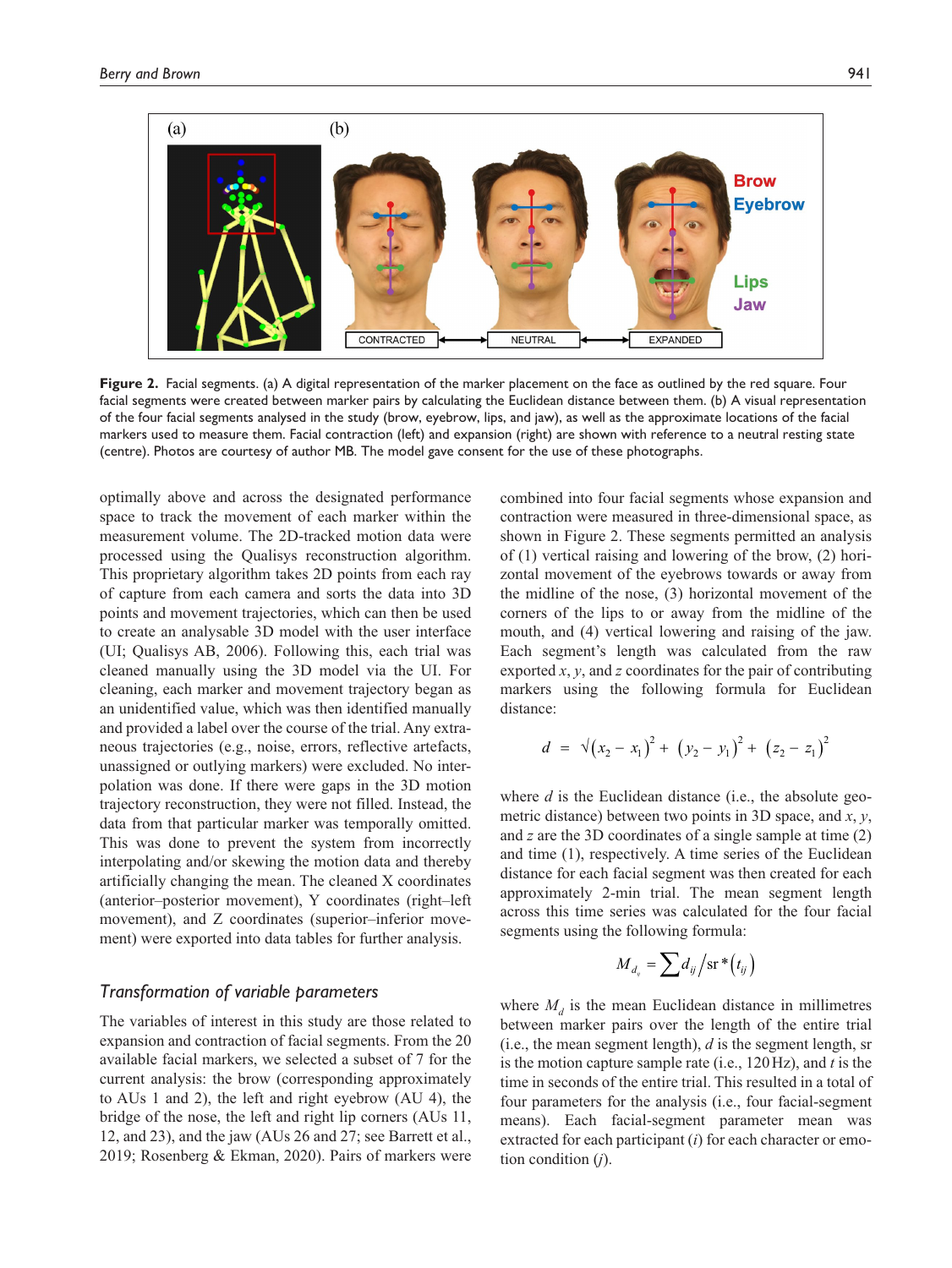# *Correcting for speech-related movements and facial-size differences*

A "percent change" transformation was applied to the four segmental parameter means in order to eliminate the impact of speech articulation on facial movements—especially for the jaw and lip segments—and to remove any bias caused by subject-related differences in facial size. This was carried out by subtracting the mean segmental lengths for the neutral emotion condition (i.e., speaking the script devoid of any emotion or character) from the means for each character and emotion trial, as per the following formula:

% change = 
$$
100 \times \left( \left( M_{d[\text{performance}]} - M_{d[\text{neutral}]} \right) \right) / M_{d[\text{neutral}]}
$$

where the percentage change is the difference between the mean Euclidean distance for a participant's given performance condition (character or emotion) and the participant's neutral emotion condition, scaled to that neutral condition, and then multiplied by 100. As a result, all data for the characters and emotions are reported as a percentage change relative to the neutral emotion condition. Following this correction, each parameter was visually screened for extreme outliers, of which none were found.

## *Univariate analyses*

Each of the four transformed parameters was analysed using a linear mixed-effects regression model (LMER) with maximum likelihood estimation using the *lme4* package in *R* (Bates, Mächler, Bolker, & Walker, 2015; R Core Team, 2013). For the character trials, a two-way repeated measures analysis of variance (ANOVA) was conducted for each of the four parameters. For the character trials, the two orthogonal dimensions of assertiveness and cooperativeness were treated as within-subject factors, while subject was treated as the random effect. For the emotion trials, the two approximated dimensions of valence and arousal from the circumplex model of emotion were treated as within-subject factors (i.e., fixed effects), while subject was treated as the random effect. The neutral emotion condition—which was used as the baseline condition for data normalisation—was not included in either of these analyses, but was only included in the multivariate analysis, described below. The final sample for the univariate analysis was therefore  $n=216$  for characters (9 characters  $\times$  24 participants) and *n*=192 for emotions (8 emotions  $\times$ 24 participants). For the reporting of *F* values, we used type III sums of squares with Satterthwaite approximations for degrees of freedom. Statistical significance levels were set to  $\alpha < 0.05$ , and adjustments for repeated testing of the group of four segmental parameters were made using Bonferroni corrections (i.e.,  $\alpha/4$  for each segment, resulting in a new threshold of  $\alpha$  < .0125; Berry & Brown, 2019; Goudbeek & Scherer, 2010). The significance of statistical analyses and the estimation of effect sizes examine how much of the model's variance is explained by the fixed effects only  $(R_{\text{marg}}^2)$  and how much of it is explained by the complete (fixed  $+$  random effects) model ( $R_{\text{cond}}^2$ ). These were calculated using the *afex* package in R (Singmann et al., 2016).

## *Correlation analysis*

Correlations between the segmental parameters and the vocal parameters of pitch (in cents) and loudness (in decibels) were carried out using the vocal data reported in Berry and Brown (2019) using the same trials. Statistical significance was set to  $\alpha < .05$ , and adjustments for repeated testing of the group of four segmental parameters were made using Bonferroni corrections (i.e.,  $\alpha/4$  for each segment, resulting in a new threshold of  $\alpha$  < .0125; Berry and Brown, 2019; Goudbeek & Scherer, 2010).

## *Multivariate analysis*

To look at the relationship between characters and emotions, we carried out a principal components analysis (PCA) using the principal function in the *psych* package in *R* (R Core Team, 2013; Revelle, 2017) in which data from the characters and emotions were combined into a single analysis. This included the 4 facial parameters described above and the 12 vocal parameters described in the study by Berry and Brown (2019). Due to the differing scales employed for each parameter, all parameter scores were normalised within-subject using *z*-scores prior to analysis. Normalising the data also corrected for the presence of extreme outliers. Two librarian trials were omitted due to whispering, and so these missing data were imputed using "similar case imputation" of the mean. The final sample for the multivariate analysis was  $n=432$  (9 characters + 9) emotions  $\times$  24 participants). Cartell's Scree Test and the Kaiser Criterion suggested that the first two principal components were sufficient for extraction and interpretation (Berry & Brown, 2019; Cangelosi & Goriely, 2007; Dunteman, 1989). The first two components were, therefore, rotated using the *varimax* rotation in the *psych* package and extracted for interpretation.

# **Results**

## *Univariate analyses*

Table 1 provides a summary of the analyses of variance conducted on the LMER model for the four facial segment means across the nine characters. The characters are collapsed across the three levels (low, medium, and high) of each personality dimension (cooperativeness and assertiveness), and the main effects of each dimension, as well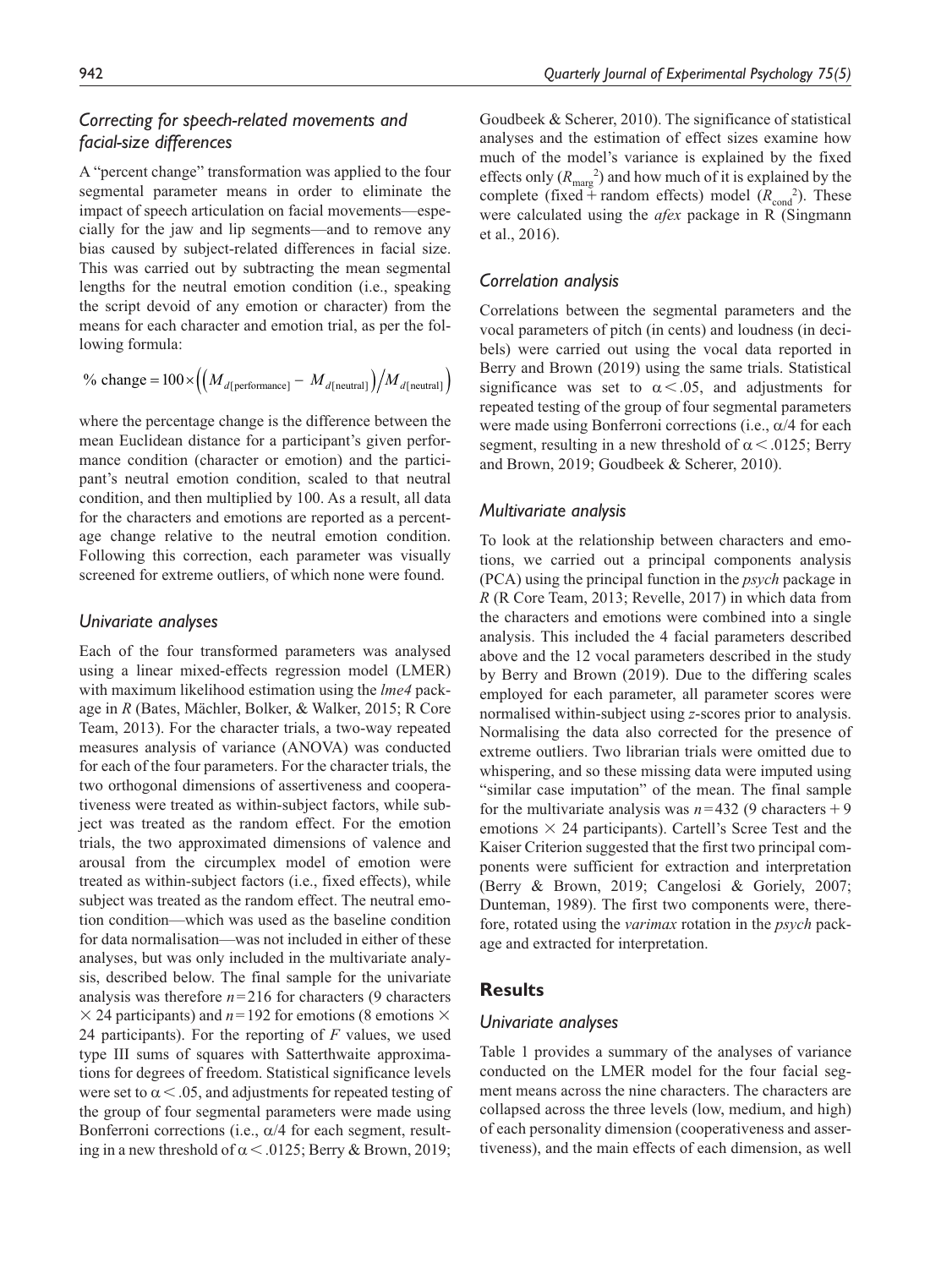| Segment     | Direction  | Effect type          | SumSq  | MeanSq | <b>NumDF</b>   | DenDF | F-value | p-value | Sig.      | $R_{\rm marg}$ | $R_{\text{cond}}^2$ |
|-------------|------------|----------------------|--------|--------|----------------|-------|---------|---------|-----------|----------------|---------------------|
| <b>Brow</b> | Vertical   | Coop                 | 38.40  | 19.20  | 2              | 192   | 7.83    | .001    | ***       | .08            | .48                 |
|             |            | Assert               | 5.19   | 2.59   | 2              | 192   | .06     | .349    | <b>NS</b> |                |                     |
|             |            | $Coop \times Assert$ | 34.41  | 8.60   | 4              | 192   | 3.51    | .009    | $**$      |                |                     |
| Eyebrows    | Horizontal | Coop                 | 155.49 | 77.75  | $\overline{2}$ | 192   | 4.82    | .009    | $**$      | .04            | ا 6.                |
|             |            | Assert               | 20.83  | 10.41  | 2              | 192   | 0.65    | .526    | <b>NS</b> |                |                     |
|             |            | $Coop \times Assert$ | 192.41 | 48.10  | 4              | 192   | 2.98    | .020    | $\ast$    |                |                     |
| Lips        | Horizontal | Coop                 | 87.88  | 43.94  | 2              | 192   | 10.41   | .000    | ***       | .26            | .41                 |
|             |            | Assert               | 16.83  | 8.41   | $\overline{2}$ | 192   | I.99    | .139    | <b>NS</b> |                |                     |
|             |            | $Coop \times Assert$ | 295.57 | 73.89  | 4              | 192   | 17.50   | .000    | ***       |                |                     |
| Jaw         | Vertical   | Coop                 | 46.13  | 23.06  | 2              | 192   | 8.45    | .000    | ***       | .17            | .34                 |
|             |            | Assert               | 82.27  | 41.13  | 2              | 192   | 15.06   | .000    | $***$     |                |                     |
|             |            | $Coop \times Assert$ | 21.39  | 5.35   | 4              | 192   | I.96    | .102    | <b>NS</b> |                |                     |

**Table 1.** ANOVA results for the character dimensions.

ANOVA: analysis of variance; SumSq.: sum of squares; MeanSq.: mean squares; NumDF: numerator degrees of freedom; DenDF: denominator degrees of freedom; Sig.: significance level; Coop: cooperativeness; Assert: assertiveness; NS: not significant,  $R_{\rm marg}^2$ : marginal *R* squared;  $R_{\rm cond}^2$ : conditional *R* squared.

Note: Summary of the repeated measures analysis of variance (ANOVA) for each segment, after controlling for speech-related movements using the neutral emotion condition. A linear mixed-effects regression analysis (LMER) was computed, with subjects listed as the random effect and the two character dimensions (cooperativeness and assertiveness) as the fixed effects. The ANOVA table includes type III sum of squares using Satterthwaite approximation for degrees of freedom. Measures of effect size indicate how much of the model's variance is explained by the fixed effects only  $(R_{\rm marg}^{\ 2})$ , and how much of it is explained by the complete (fixed + random effects) model  $(R_{\rm cond}^{\ 2})$ .

\**p*<.05, \*\**p*<.01, \*\*\**p*<.001.



**Figure 3.** Facial correlates of cooperativeness and valence. Effect of (a) character cooperativeness and (b) emotional valence on the parameter means of the four facial segments. Values for each facial segment are the percentage change relative to the participant's neutral emotion condition, which corrects for speech articulation and the diversity of facial dimensions across participants. Error bars indicate the standard error of the mean. Significance values are from a linear mixed-effects regression model for the main effects of the character and emotion dimensions. \*\**p*<.01, \*\*\**p*<.001. See Table 1 (character) and Supplementary Table 1 (emotion) for full descriptions.

as their interaction, are presented in the table. The results for the mean displacement of the four facial segments are shown in Figure 3 (for character cooperativeness and emotional valence) and Figure 4 (for character assertiveness and emotional arousal). The left panel of each figure provides results for the character dimension, and the right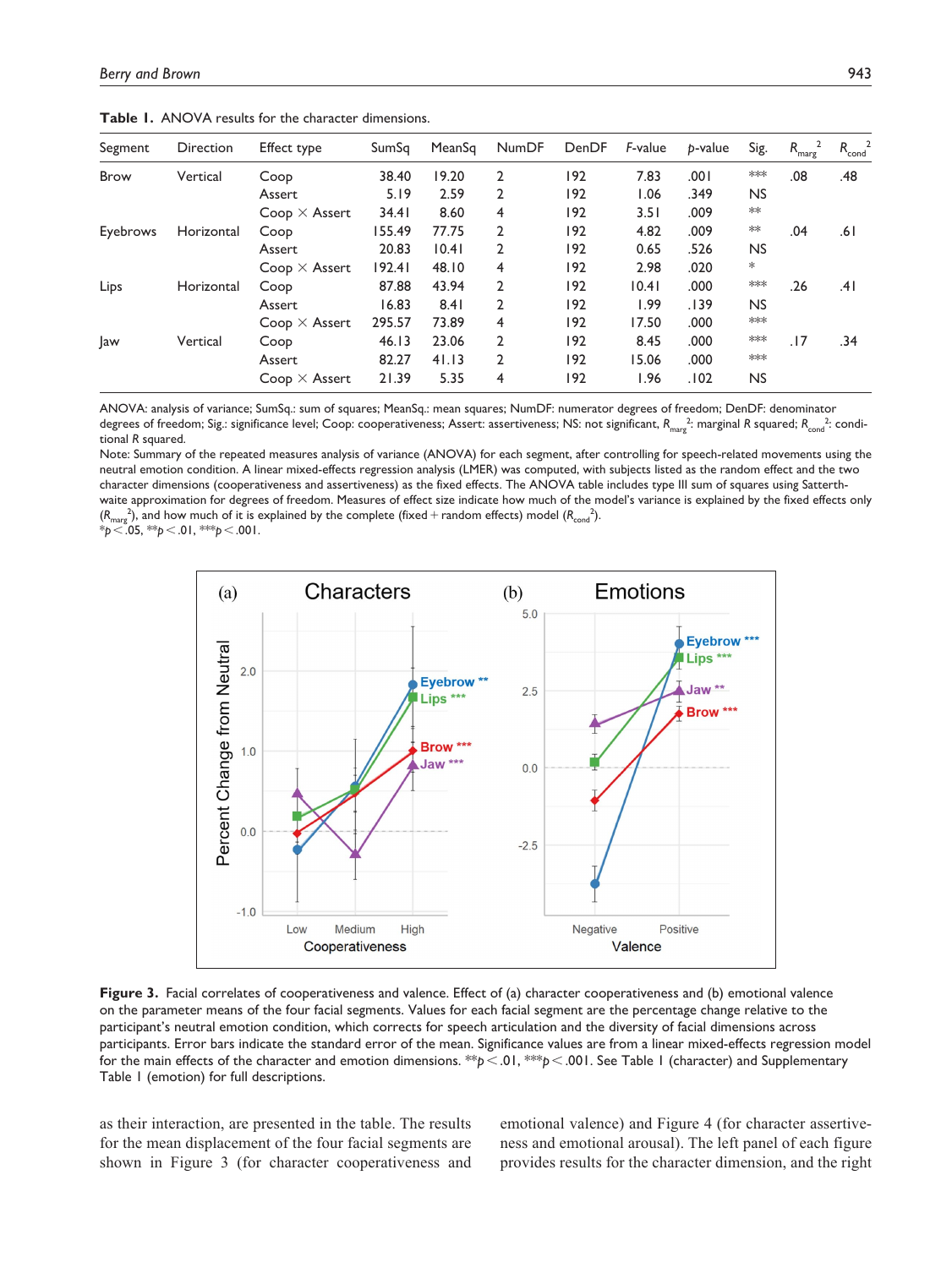

**Figure 4.** Facial correlates of assertiveness and arousal. Effect of (a) character assertiveness and (b) emotional arousal on the parameter means of the four facial segments. Values for each facial segment are the percentage change relative to the participant's neutral emotion condition, which corrects for speech articulation and the diversity of facial dimensions across participants. Error bars indicate the standard error of the mean. Significance values are from a linear mixed-effects regression model for the main effects of the character and emotion dimensions. \*\*\**p*<.001, n.s., not significant. See Table 1 (character) and Supplementary Table 1 (emotion) for full descriptions.

panel for the related emotion dimension. All results are controlled for the speech-related movements of the neutral emotion condition.

*Cooperativeness.* There were significant main effects of cooperativeness on both the vertical and horizontal segments of the upper and lower face. These results reflect an increase in mean segment expansiveness with increasing character cooperativeness. Monotonic increases in segment expansion were most pronounced for the brow and lips (Figure 3a), with a smaller but significant effect for the eyebrow. The effect of character cooperativeness on jaw expansion was significant but non-monotonic, showing a "V" pattern of greater expansion for low and high cooperativeness than for medium cooperativeness. Next, when the basic emotions were organised in a manner that is most analogous to character cooperativeness—namely according to emotional valence—parallel results were obtained, with significantly greater expansion in all four facial segments for positive-valence emotions than negative-valence emotions (Figure 3b). Supplementary Table 1 provides the ANOVA and LMER analyses for the emotion data.

*Assertiveness.* The segments that showed the greatest mean expansiveness for character cooperativeness showed null effects for character assertiveness (Figure 4a). This applied to the brow, eyebrow, and lips. By contrast, the jaw showed monotonic increases in expansiveness with increasing assertiveness (Figure 4a). When the basic emotions were organised in a manner that is most analogous to character assertiveness—namely according to emotional arousal parallel results were obtained, with null effects for the brow, eyebrow, and lips, but a significant expansive effect for the jaw segment (Figure 4b). Overall, a dissociation between cooperativeness and assertiveness was observed for the four segments, with the brow, eyebrow, and lips showing significant and monotonic effects for cooperativeness (and emotional valence) and the jaw for assertiveness (and emotional arousal).

*Additional vertical segments.* Beyond the hypothesised effects, we ran additional exploratory analyses on two upper-face and two lower-face segments. We analysed two vertical segments for the eyebrow, going from the bridge of the nose to the left or right inner eyebrow, respectively. Similarly, we analysed two vertical segments for the lips, going from the bridge of the nose to the left or right lip corner, respectively. The results are shown in Supplementary Table 2. The vertical eyebrow segments mirrored the horizontal segment by showing monotonic increases across the levels of both cooperativeness and valence, as well as null effects for both assertiveness and arousal. The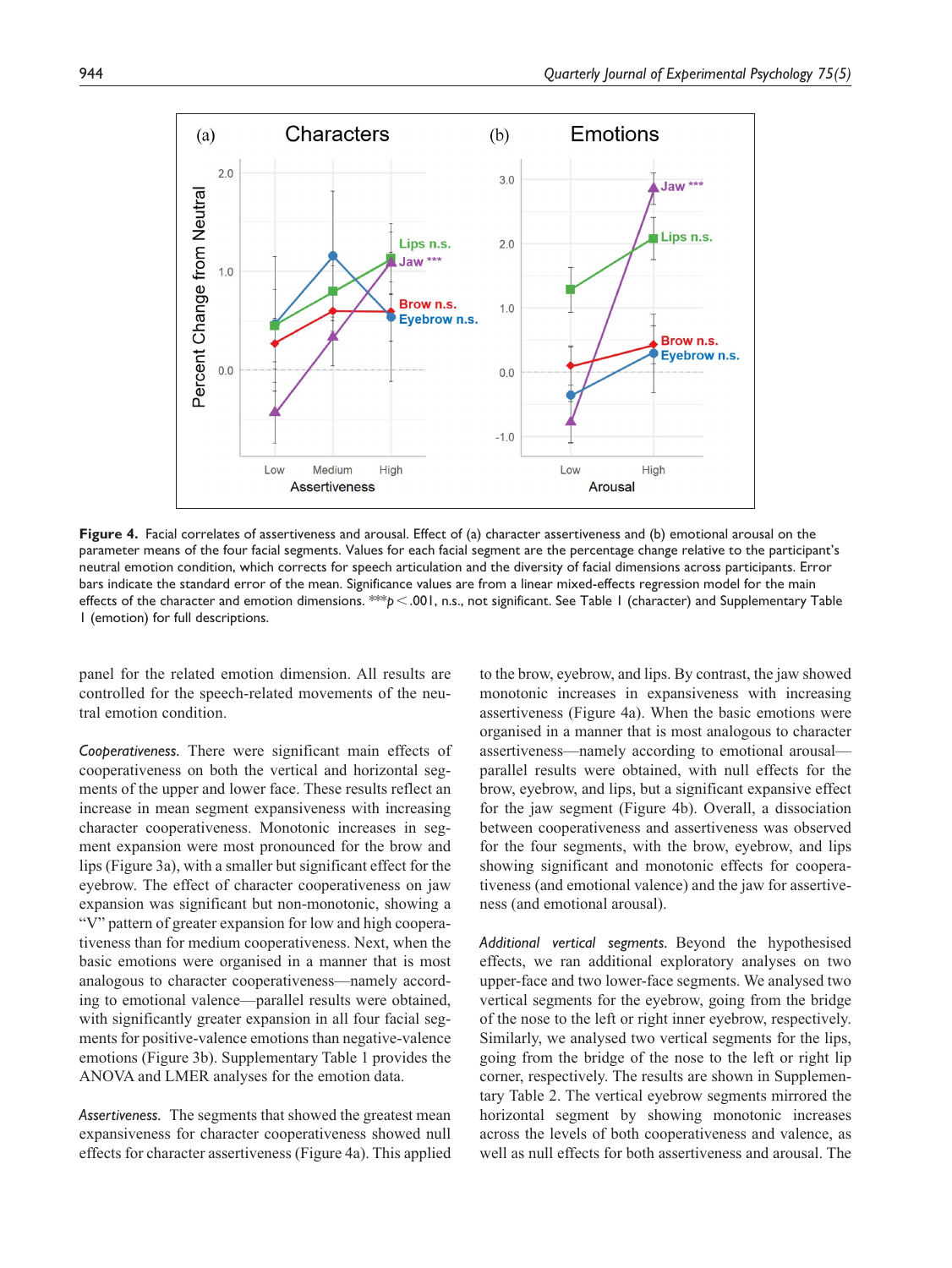| Segment     | Regressor | Condition | R      | $R^2$ | p-value | Sig.      | Low conf. | High conf. | DF  | T-value |
|-------------|-----------|-----------|--------|-------|---------|-----------|-----------|------------|-----|---------|
| <b>Brow</b> | Pitch     | Character | 14.    | .02   | .040    | *         | 0.01      | 0.27       | 212 | 2.1     |
|             |           | Emotion   | .28    | .08   | .000    | ***       | 0.15      | 0.40       | 214 | 4.3     |
|             | Loudness  | Character | 14.    | .02   | .041    | *         | 0.01      | 0.27       | 212 | 2.1     |
|             |           | Emotion   | .25    | .06   | .000    | ***       | 0.12      | 0.37       | 214 | 3.7     |
| Eyebrows    | Pitch     | Character | $-.04$ | .00   | .548    | NS.       | $-0.17$   | 0.09       | 212 | $-0.6$  |
|             |           | Emotion   | . I 5  | .02   | .024    | *         | 0.02      | 0.28       | 214 | 2.3     |
|             | Loudness  | Character | .08    | 0١.   | .246    | <b>NS</b> | $-0.06$   | 0.21       | 212 | 1.2     |
|             |           | Emotion   | .17    | .03   | .011    | *         | 0.04      | 0.30       | 214 | 2.6     |
| Lips        | Pitch     | Character | .18    | .03   | .008    | $*\ast$   | 0.05      | 0.31       | 212 | 2.7     |
|             |           | Emotion   | .28    | .08   | .000    | ***       | 0.15      | 0.39       | 214 | 4.2     |
|             | Loudness  | Character | 6 .    | .03   | .020    | *         | 0.03      | 0.29       | 212 | 2.3     |
|             |           | Emotion   | .17    | .03   | .014    | *         | 0.04      | 0.29       | 214 | 2.5     |
| Jaw         | Pitch     | Character | .40    | .16   | .000    | ***       | 0.28      | 0.50       | 212 | 6.3     |
|             |           | Emotion   | .74    | .55   | .000    | ***       | 0.68      | 0.80       | 214 | 16.2    |
|             | Loudness  | Character | .29    | .08   | .000    | $***$     | 0.16      | 0.41       | 212 | 4.4     |
|             |           | Emotion   | .62    | .39   | .000    | $**$      | 0.53      | 0.70       | 214 | 11.6    |

**Table 2.** Correlations between facial and vocal parameters.

Sig.: significance level; DF: degrees of freedom; Low conf.: low end of confidence interval; High conf.: high end of confidence interval; NS: not significant.

Note: Pearson's product–moment correlation, two-tailed, \**p*<.05, \*\**p*<.01, \*\*\**p*<.001.

vertical lip segments were more complex, showing minimal effects for both cooperativeness and valence, despite the strong effect of the horizontal segment. In addition, while these segments showed a similar effect to the horizontal segment for arousal, they showed a contrasting profile to the null effect of the horizontal lip segment on assertiveness, thereby mirroring the monotonic increase seen with the jaw segment.

#### *Correlations with vocal parameters*

Table 2 presents correlations between the mean displacements of the four facial segments and both vocal pitch (in cents) and loudness (in decibels) for the same trials (see Supplementary Figures 2 and 3 for the character-condition regressions and Supplementary Figures 4 and 5 for the emotion-condition regressions). As per one of our predictions, based on the findings of Scherer and Ellgring (2007b) and Thompson and Russo (2007), a significant correlation was found between vocal pitch and upward movement of the brow, although this effect was only significant for the emotions (but not the characters) after correcting for multiple comparisons ( $\alpha$ =.0125; Berry & Brown, 2019). The most significant finding of the analysis was a correlation between jaw expansiveness and both pitch and loudness in the voice (see also Thompson & Russo, 2007, for singing), an effect that was seen for both the characters and the emotions, although more strongly for the emotions. The results remained significant after correcting for multiple comparisons. These findings point to a synergy between the voice and the face during acting, one that applies to both character portrayal and the

expression of emotions. It is important to keep in mind that the facial data were transformed to eliminate speechrelated movements separate from character and emotion. Hence, the observed jaw/voice and brow/voice correlations are present above and beyond an influence of speech articulation alone and are thus performance-related effects.

## *Performed- versus control-self*

Our previous study demonstrated that when the self was performed as a character, it showed increases in pitch and loudness compared to the control-self that was done during the instrument calibration (Berry & Brown, 2019). We wanted to examine whether parallel effects would be observed for the face as well. Significant, small-to-moderate expansive effects were seen for the eyebrow, lips, and jaw for the performed-self compared to the control-self (see Supplementary Table 3). These results are consistent with the observation that the actors approached the self in a more performative manner during the acting trials.

#### *Relationship between characters and emotions*

To look at the relationship between characters and emotions, we ran a PCA that combined the modalities of the current facial dataset with our previous vocal dataset (Figure 5). We reduced the parameters of the combined dataset from 16 variables to 2 underlying components that accounted for 52% of the total variance in the combined dataset. These first two principal components were extracted using a *varimax* rotation, with the first rotated component (RC1) accounting for 33.5% of the variance,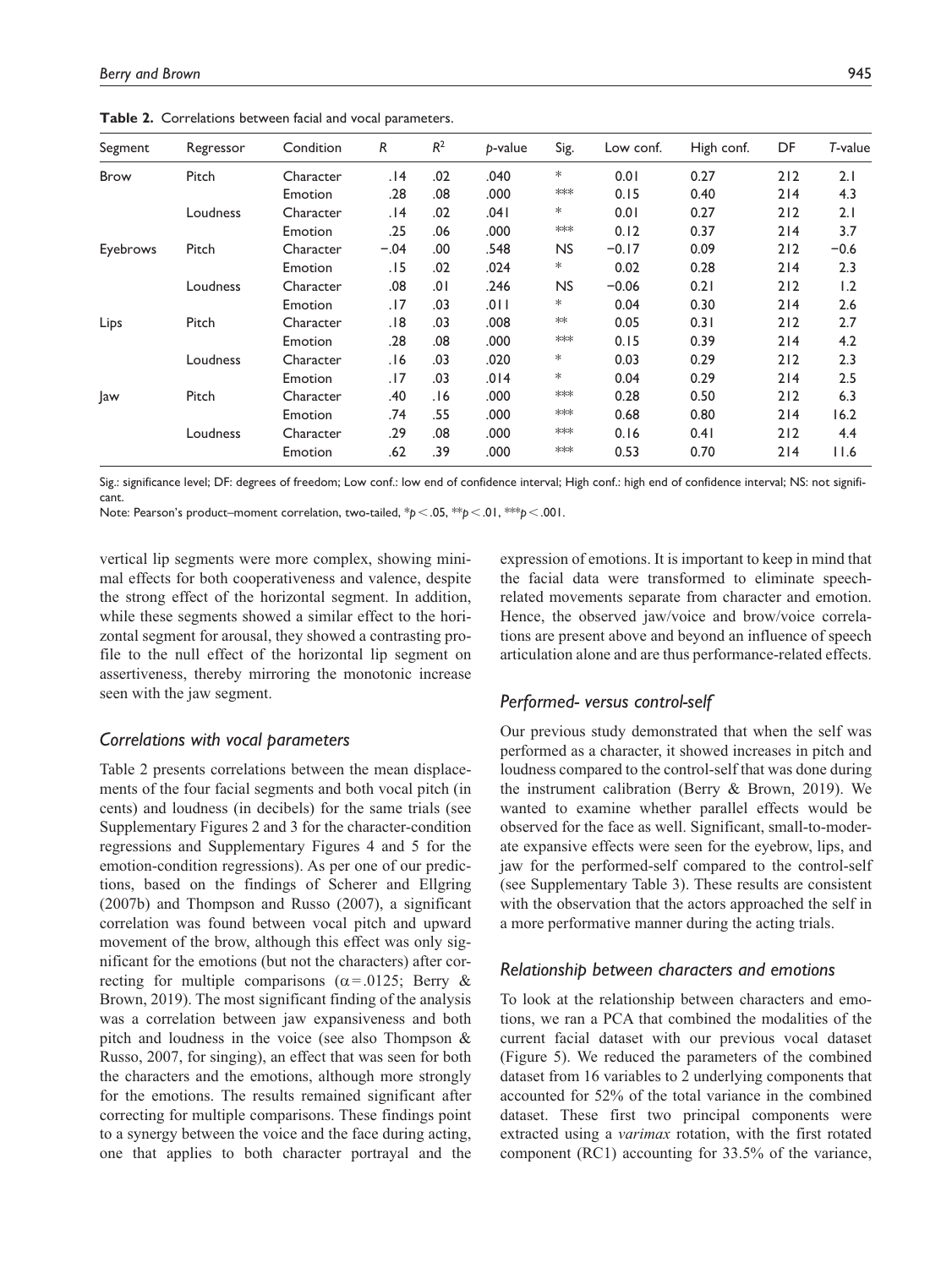

and the second rotated component (RC2) for 18.2%. We would expect a total of only 12.5% of the variance (i.e., 2/16 variables) if the results were due to chance alone. A summary of the loadings for each rotated component can be found in Supplementary Table 4. These loadings provide information about how to interpret the RCs, as well as the placement of the individual conditions on the plot. Note that each individual condition's location is the average across all 24 participants.

RC1 is primarily characterised by strong  $(|0.60| \le x \le |0.79|)$  to very strong  $(|0.80| \le x)$  positive loadings for jaw expansion, pitch, and loudness. It is additionally characterised by moderately low  $(|0.35| \lt x \lt |0.49|)$ negative loadings for pause duration and shimmer for the voice. These loadings cause the spread of both characters and emotions along RC1, specifically accounting for variation in the levels of character assertiveness and emotional arousal (i.e., intense conditions group on the top, and mild conditions group on the bottom). This suggests that RC1 can be described as representing an *intensity* dimension. RC2 is primarily characterised by moderate  $(|0.50| \le x \le |0.59|)$  to strong  $(|0.60| \le x \le |0.79|)$  positive

loadings for expansion of the brow, eyebrow, and lips. It is additionally characterised by moderately low  $(0.35|< x<0.49)$  to moderate  $(0.50|< x<0.59)$  negative loadings for duration and timbre for the voice. These loadings cause the spread of both characters and emotions along RC2, specifically accounting for variation in the levels of character cooperativeness and emotional valence (i.e., negative conditions group on the left and positive conditions group on the right). This suggests that RC2 can be described as representing an *evaluative* or *quality* dimension.

The PCA reveals four important features of the relationship between characters and emotions. First, the emotions themselves approximate the structure of a circumplex model of emotions in the rotated principal component (RPC) dimensional space. Recall that the circumplex is a circular organisation of emotion categories along the two dimensions of valence and arousal, and constitutes the structural analogue of the "core affect" theory of emotion (Posner et al., 2005; Russell, 1980, 1994, 2005, 2009). Hence, the use of a segmental approach to facial expression, combined multimodally with a series of prosodic vocal parameters, leads to a result that resembles the circumplex organisation for emotion posited by Russell (1980). Second, the characters themselves approximate the structure of the  $3 \times 3$  predictive character scheme in the RPC dimensional space. Third, the characters as a whole are contained within the overall emotion space, suggesting that the character portrayals were less extreme from an expressive standpoint than the emotion trials (rather than being distinctively different, which would have placed them in separate clusters from the emotions). Fourth, and perhaps most importantly, the characters are situated in the RPC space in a location that is proximate to or approximating towards the basic emotions that are intuitively associated with such characters. For example, hero and king are proximate to proud, lover is proximate to calm and neutral, recluse and loner are proximate to sad, and bully is approximating towards angry. Overall, the characters are contained within the general space of the emotions and are oriented in such a way as to approximate certain basic emotions intuitively associated with them.

## **Discussion**

We carried out the first production-based experimental study of the facial correlates of character portrayal, looking at mean trends and variability across a cohort of 24 professional actors. The characters were organised along the two orthogonal personality dimensions of assertiveness and cooperativeness. We found a significant main effect of cooperativeness on facial expression—with monotonic increases in facial expansiveness as the characters were increasingly cooperative in nature—but fewer facial correlates of character assertiveness, the jaw being

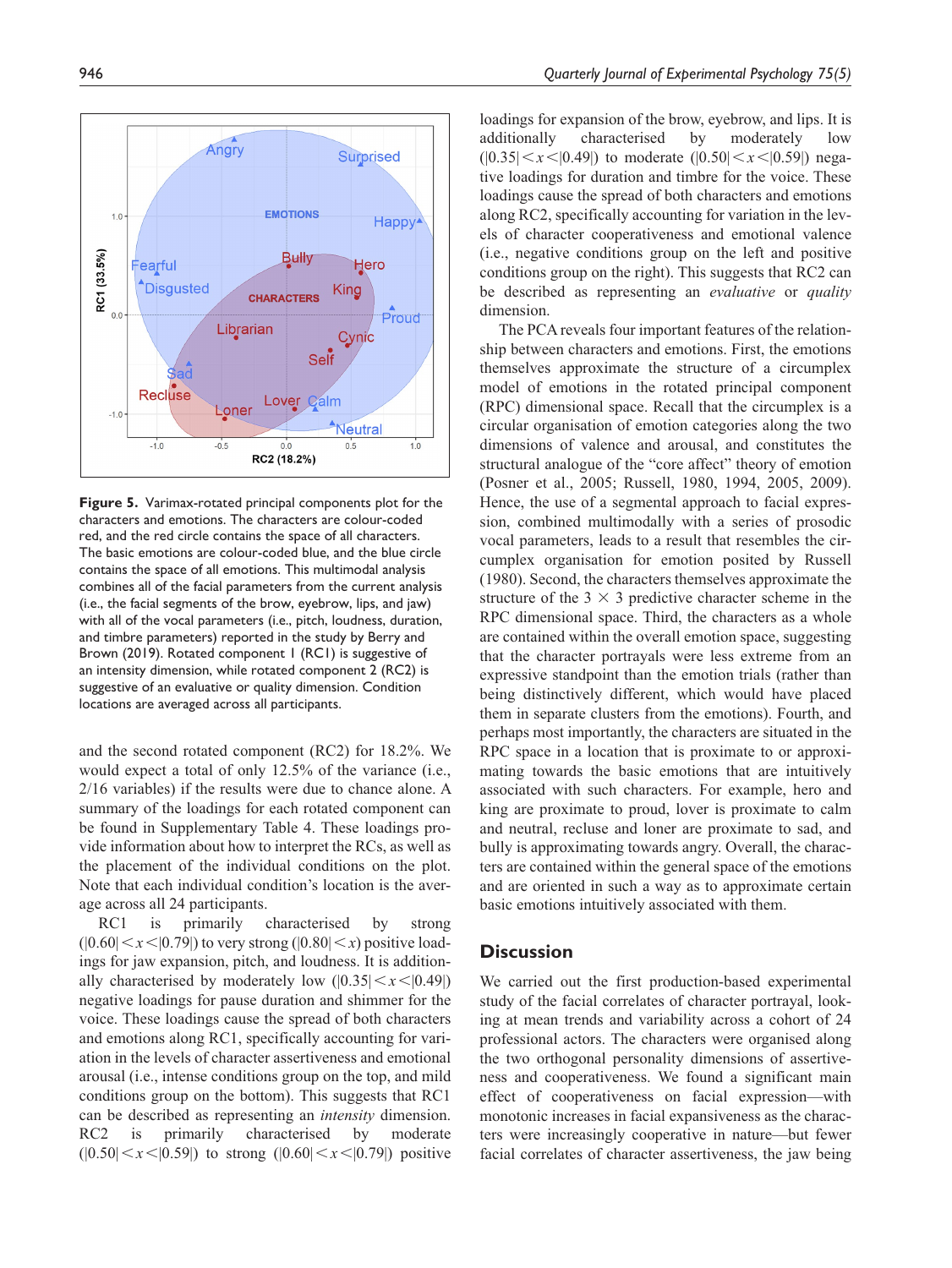the main effector to convey this. This is in contrast to our predictions based on the profile that we observed in our previous study of the vocal correlates of character portrayal (Berry & Brown, 2019), in which the strongest prosodic effects were found for assertiveness, rather than cooperativeness. A comparison between the results for the face and voice showed that the jaw was the clearest interface between facial expression and vocal prosody during spoken character portrayals, where increased mouth opening via jaw lowering correlated with increases in both pitch and loudness at the vocal level. Finally, the PCA analysis demonstrated that the stock characters in our twodimensional scheme were proximate to the basic emotions that one might intuitively associate with these characters, but that the characters overall occupied a subset of the expressive space of the emotions, arguing that, while characters might have associations with particular emotions, they are not limited to these emotions and are not as extreme, from an expressive or performative standpoint, as individual emotions in isolation (Berry & Brown, 2019).

## *Analysing facial expression using segments*

Most quantitative studies of facial expression examine individual AUs within the face, as seen most notably in methods based on the FACS (Barrett et al., 2019; Bartlett et al., 2005; Ekman & Friesen, 1978a, 1978b; Ekman & Rosenberg, 1997, 2005; Rosenberg & Ekman, 2020). We followed the lead of a number of previous studies in looking at facial segments (Fasel & Luettin, 2003; Hammal et al., 2007; Hammal & Massot, 2010; Kanade et al., 2000; Livingstone et al., 2015; Sandbach et al., 2012; Schmidt et al., 2003; Soyel & Demirel, 2007; Valstar et al., 2007; Yacoob & Davis, 1996; Zhang et al., 2015), instead of the combinatorial activation of facial AUs. In addition, we used a high-resolution motion capture system to examine the expansion and contraction of these segments in 3D, rather than in 2D (for 2D, see the study by Schmidt et al., 2003; for 3D, see the studies by Livingstone et al., 2015; Soyel & Demirel, 2007; and Zhang et al., 2015; for a review, see the study by Zhi et al., 2020). In doing so, we were able to observe monotonic changes in segment expansiveness as a function of dimensional features of the characters and emotions that were analysed in this study. The use of 3D facial segments might serve as a useful complement to studies of AUs that focus on the role of specific muscles in producing facial expressions.

Compared to the level of an AU, a segment deals with a more integrative and more communicative level of facial expression, one that is intuitively understandable for most people. We analysed four segments in this study, two vertical segments (the brow and the jaw) and two horizontal segments (the eyebrows and lips). While the contrast between a happy and sad facial expression can certainly be analysed in terms of the underlying changes in AUs

(Barrett et al., 2019; Scherer & Ellgring, 2007a, 2007b), they can also be analysed as changes in the expansiveness of facial segments (Livingstone et al., 2015; Schmidt et al., 2003; Soyel & Demirel, 2007). In particular, happiness is associated with relative expansion in all four of the segments we used, while sadness is associated with relative contraction. The study of segments highlights the fact that, due to the differing innervation patterns of different facial zones by the descending motor system (Wilson-Pauwels et al., 2002), the lower face is activatable in a more lateralised manner than the upper face, allowing people to raise just one cheek or abduct the jaw to one side. It will be important to ground the study of facial expression into particular facial zones (Guha, Yang, Grossman, & Narayanan, 2018), based in part on the innervation pattern of the face by the orofacial motor cortex. This is well-established in the distinction between the Duchenne smile and the fake smile, where the fake smile replicates features of the genuine smile in the lower face, but not the upper face (Carroll & Russell, 1997; Ekman, Davidson, & Friesen, 1990; Ekman, Friesen, & Hager, 2002a, 2002b; Gunnery & Hall, 2014).

# *Analysing facial expression in the context of speech*

Facial expression was studied here in the context of spoken performance, rather than by looking at the static and posed depictions of emotional expressions that have been prevalent in much of the literature (Barrett et al., 2019; Carroll & Russell, 1997; Ekman & Friesen, 1975, 1976, 1978a, 1978b; Ekman et al., 2002a). This was done by normalising the acting performances to the neutral emotion condition (Zhang et al., 2015), thereby correcting for general articulatory movements of the facial segments while still preserving the facial actions used for character portrayal. This not only allowed for a multimodal analysis of emotional expression between the face and voice, but also a more naturalistic manner of analysing facial expression, since much facial expression occurs in the communicative context of conversation. Indeed, Girard, Cohn, Jeni, Sayette, & De la Torre (2015), in their investigation of spontaneous expressions in non-scripted social interactions, noted that, while automatic AU detection of multiple conversing individuals is possible, the influence of speech on AU classification and intensity is difficult to assess and could not be evaluated using their methodology. Alternative methods of assessing the recruitment of AUs during facial expression and co-articulation have been used, such as assessing their presence or absence via coders while not directly correcting for speech confounds (Benitez-Quiroz, Wilbur, & Martinez, 2016) or analysing facial expression functionally in conjunction with speech (Livingstone et al., 2015). Livingstone and colleagues (2015) found that co-articulated facial movements for happy and sad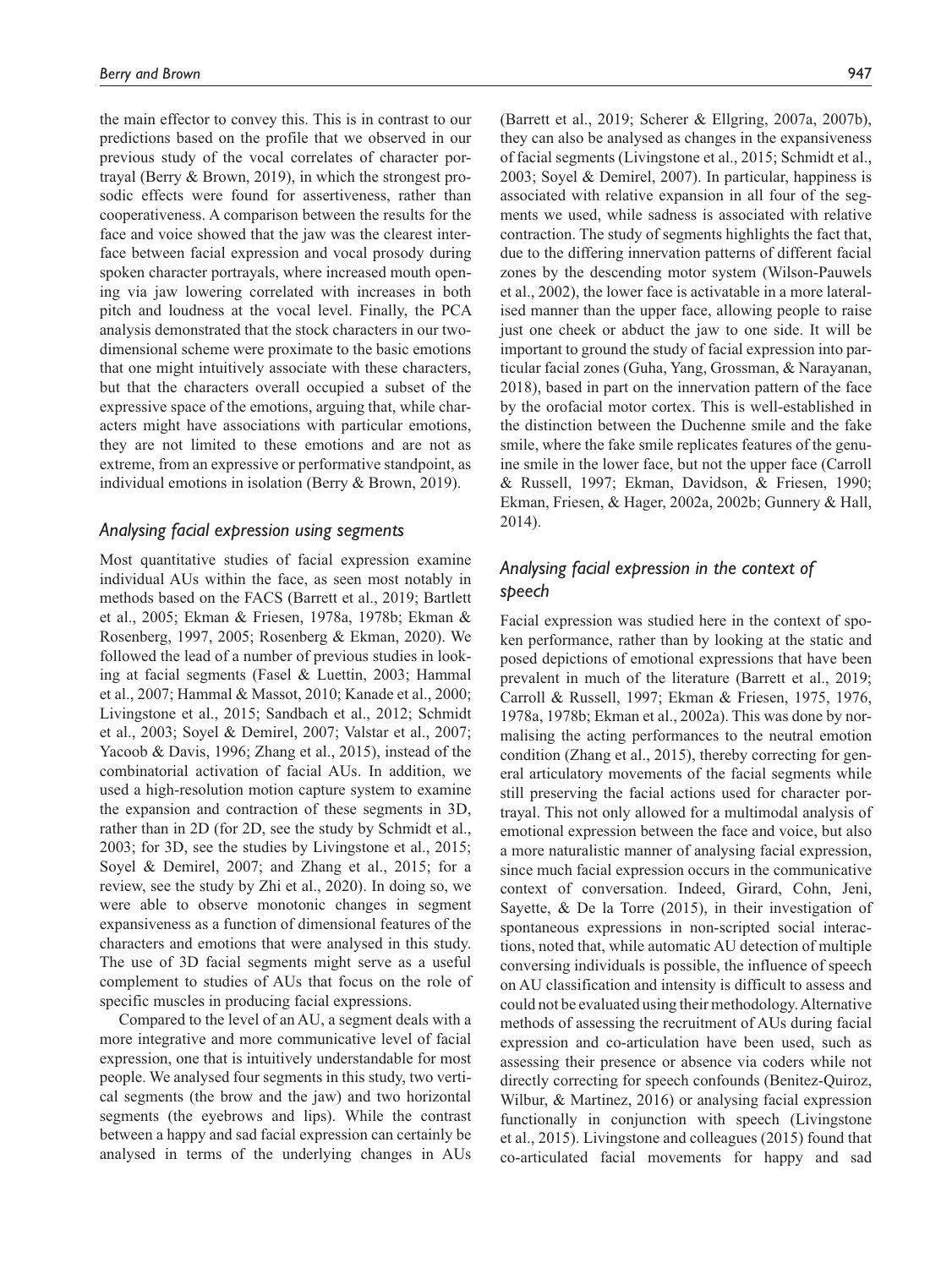expressions were relatively similar to their non-speech forms (e.g., happiness exhibited increased movements of the eyebrows, lip corners, and jaw). This highlights the point that facial expression is not purely a spontaneous, static activity, but that it contains important dynamic and communicative information. People engaged in a conversation show a great deal of facial mirroring (Hatfield, Bensman, Thornton, & Rapson, 2014; Hess & Blairy, 2001; Seibt, Mühlberger, Likowski, & Weyers, 2015), a process that is thought to increase the social cohesion of the interlocutors.

The multimodal analysis revealed a series of correlations between the four facial segments and the two prosodic parameters of pitch and loudness analysed previously (Berry & Brown, 2019). The results showed that, even after controlling for speech production in the neutral control condition, there were significant correlations between all facial segments and the vocal parameters. The most significant ones were between jaw lowering and increases in both pitch and loudness. These results corroborated previous research on the correlation between mouth opening and vocal pitch (Thompson & Russo, 2007), but extended it to include vocal loudness as well. In addition, we observed that increases in pitch were correlated with increases in brow raising, in support of previous findings (Scherer & Ellgring, 2007b; Thompson & Russo, 2007). These multimodal correlations were observed in both the character and emotion conditions, although the correlations for emotions were larger, in keeping with the observation from the PCA analysis that the performances of the emotions were more extreme than were those of the characters. Taken together, these results reveal the prospects of analysing facial expression in the naturalistic context of speaking, as well as the benefits of carrying out multimodal analyses between facial expression and vocal prosody.

# *A dimensional approach to characters and emotions*

Our previous study of vocal prosody employed the 2D scheme for classifying literary characters developed by Berry and Brown (2017) to examine the prosodic correlates of character portrayal in the same cohort of actors used here. The results demonstrated significant effects of character assertiveness on all prosodic parameters, but few effects of character cooperativeness on such parameters. The current analysis of facial expression showed very nearly the opposite pattern, with significant monotonic effects of cooperativeness on the expansiveness of three of the four facial segments, but an effect of assertiveness on the one segment that did not show a monotonic trend for cooperativeness, namely the jaw segment. These results reveal an important complementarity between the voice (assertiveness) and face (cooperativeness) in the

communication of expressive information, as well as one between the facial effectors that linearly convey cooperativeness (the brow, eyebrow, and lips) and the one that linearly conveys assertiveness (the jaw). As mentioned above, the jaw showed an important cross-modal relationship with the voice via correlations with vocal pitch and loudness. These results are consistent with the idea—based in part on the contrastive appearance between the Duchenne smile and the fake smile—that the upper part of the face is a more honest indicator of felt emotions, whereas the lower face can be more effectively recruited to generate fake expressions (Carroll & Russell, 1997; Ekman et al., 1990, 2002a, 2002b; Gunnery & Hall, 2014).

These results provide further support for our 2D classification of literary characters (Berry & Brown, 2017), as well as for the relevance of assertiveness and cooperativeness as salient personality dimensions by which characters can be meaningfully classified, as based on the Thomas– Kilmann Conflict Mode Instrument (Kilmann & Thomas, 1975, 1977; Thomas, 1992). We extended this notion of dimensionality by organising the basic emotions included in the study in a dimensional manner to examine the character/emotion relationship. When we organised the emotions according to the dimensional scheme of the circumplex, we were able to recreate the circumplex structure in the PCA analysis using dynamic segmental data for the face. In addition, we observed striking parallels between the character dimension of cooperativeness and the emotion dimension of valence in the univariate analyses, as well as a parallel between the character dimension of assertiveness and the emotion dimension of arousal, a relationship that was alluded to but not analysed in a direct manner in our previous study (Berry & Brown, 2019). These results suggest that cooperativeness and valence collectively comprise a quality factor, whereas assertiveness and arousal collectively comprise an intensity factor. They also suggest that the face might be the preferred modality for conveying expressive quality, while the voice might be the preferred modality for conveying expressive intensity, implying a complementarity between these two effector systems. These results point to the advantage of looking at emotions and characters in a dimensional manner, as well as their application for analysing the character/ emotion relationship.

The PCA analysis revealed that characters were often located in PC space proximate to particular emotions that would be intuitively associated with them, such as the king with proud, and the recluse with sad. Such results suggest that actors use facial and vocal parameters in a multimodal manner to contrastively depict both characters and emotions. However, the characters as a whole occupied only a subset of the expressive space of the emotions, suggesting that the portrayals of emotion were more extreme from an expressive standpoint than were the portrayals of characters. Another way of thinking about this is that, while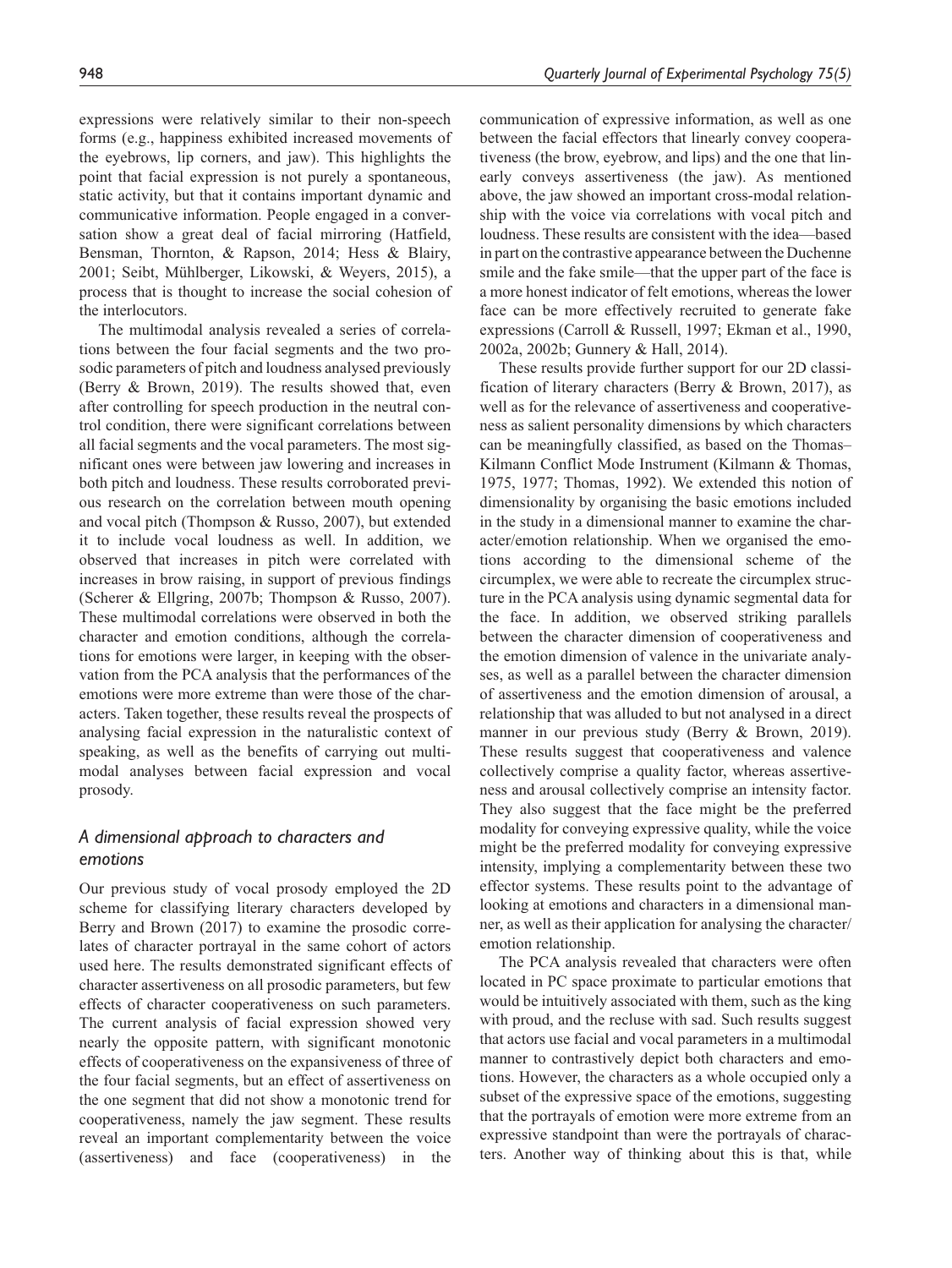characters may indeed have associations with specific emotions, they are not equivalent to these emotions. They have more complexity to them, leading to greater nuance in performance by actors.

# *Personality dimensions and social inferences from faces*

In line with this work, previous research on personalitytrait and social evaluation of faces has found similar applicability in a dimensional approach. More specifically, researchers have demonstrated that the dimensions of dominance and trustworthiness are robust at approximating trait judgements when evaluating static faces during first impressions (Oosterhof & Todorov, 2008, 2009; Sutherland et al., 2013; for a review see the study by Todorov, 2008). Aspects of a person's character or personality have been shown to be inferable from non-dynamic structural facial cues. For example, the dimension of trustworthiness is correlated with changes in expression, specifically valence signalling in approach/avoidance behaviours, while the dimension of dominance is correlated with changes in identity, specifically changes in perceived gender and maturity, signalling physical strength/ weakness/capability (Oosterhof & Todorov, 2008; Sutherland et al., 2013; Todorov, 2008; Vernon, Sutherland, Young, & Hartley, 2014). Our dimension of assertiveness intuitively aligns with dominance. Indeed, interpretations of assertiveness and confidence are linked to perceived dominance in faces, validating this connection (Hassin & Trope, 2000; Vernon et al., 2014). Our dimension of cooperativeness intuitively aligns with trustworthiness. Variations in trustworthiness seem to be signalled through changes in non-dynamic facial compositions that mimic the expression of emotions, with more trustworthy faces resembling positive emotions like happiness (Oosterhof & Todorov, 2008, 2009; Sutherland et al., 2013; Todorov, 2008; Vernon et al., 2014). Our work broadens this research area by utilising comparable personality dimensions while focusing on a more dynamic and multimodal methodological approach.

## *Applications*

This work has important applications to a number of areas. These include clinical areas (e.g., behaviour therapy, drama therapy, and simulated care/training), commercial uses (e.g., performance art, consumer-based advertising, body language monitoring, multimedia, and robotics), and entertainment (e.g., storytelling, video games, stage and screen performance; Zhi et al., 2020). An additional application is towards the establishment of a scientifically supported approach to acting methods that is grounded in multimodal expression (Berry & Brown, 2019; Kemp, 2012; Konijn, 2000). Indeed, a segmental view of facial

expression allows for a quantification of behaviours that actors can meaningfully incorporate into their performances, either implicitly (e.g., improvisation; Halpern, Close, & Johnson, 1994; Spolin & Sills, 1999) or with training (e.g., acting education; Benedetti, 2012; Brestoff, 1995; Mirodan, 2019). In addition, a scientifically grounded approach could provide testable psychological benefits in areas like theory-of-mind, empathy, and emotion regulation (Goldstein, 2009; Goldstein & Bloom, 2011). Finally, there is an important application of this work to the current interest in embodied cognition and how people can modulate their emotions and the presentation of the self in everyday circumstances through targeted changes to their body, including their facial expressions (Glenberg, 2010; Kemp, 2012; Niedenthal, Winkielman, Mondillon, & Vermeulen, 2009; Scott, Harris, & Rothe, 2001; Shapiro, 2019; Winkielman, Niedenthal, Wielgosz, Eelen, & Kavanagh, 2015). The dramaturgical perspective in social psychology argues that social behaviour is akin to a form of theatre and stagecraft (Goffman, 1959; Shulman, 2017), and that the analysis of social behaviour can benefit from a view from acting theory.

## *Limitations*

While exploratory, this work has a number of important limitations. A limited number of characters and emotions were used as the functional units of analysis in the study. However, these functional units were performed by a large and diverse group of actors of various trainings, ages, and genders. The ecological validity of the work could be increased by having the actors do their performances in front of an audience. Similarly, the actors could be presented with the characters in advance of the experiment, allowing them to produce more rehearsed and polished interpretations. The character/emotion relationship could be examined in greater detail by creating explicit pairings between characters and emotions, for example by comparing a proud king to an angry king to a sad king, a concept that we have referred to as *ethotypes* of a character (Berry & Brown, 2017). Even though stock characters are thought of as prototypes having relatively fixed traits, the use of different emotion pairings for a given character could highlight the character's state-dependent features as well. This would be especially important in looking beyond stock characters towards complex dramatic characters. For example, Romeo is initially a happy-go-lucky romantic (i.e., a lover) who falls in love with a girl at a party, but later becomes an anguished fugitive (i.e., a recluse) when he avenges the death of his best friend by killing a member of the rival group. An actor will externalise very different facial expressions, vocal prosodies, and body gestures when playing the balcony scene with Juliet than when playing the duel scene in which Romeo kills Tybalt and flees his home city.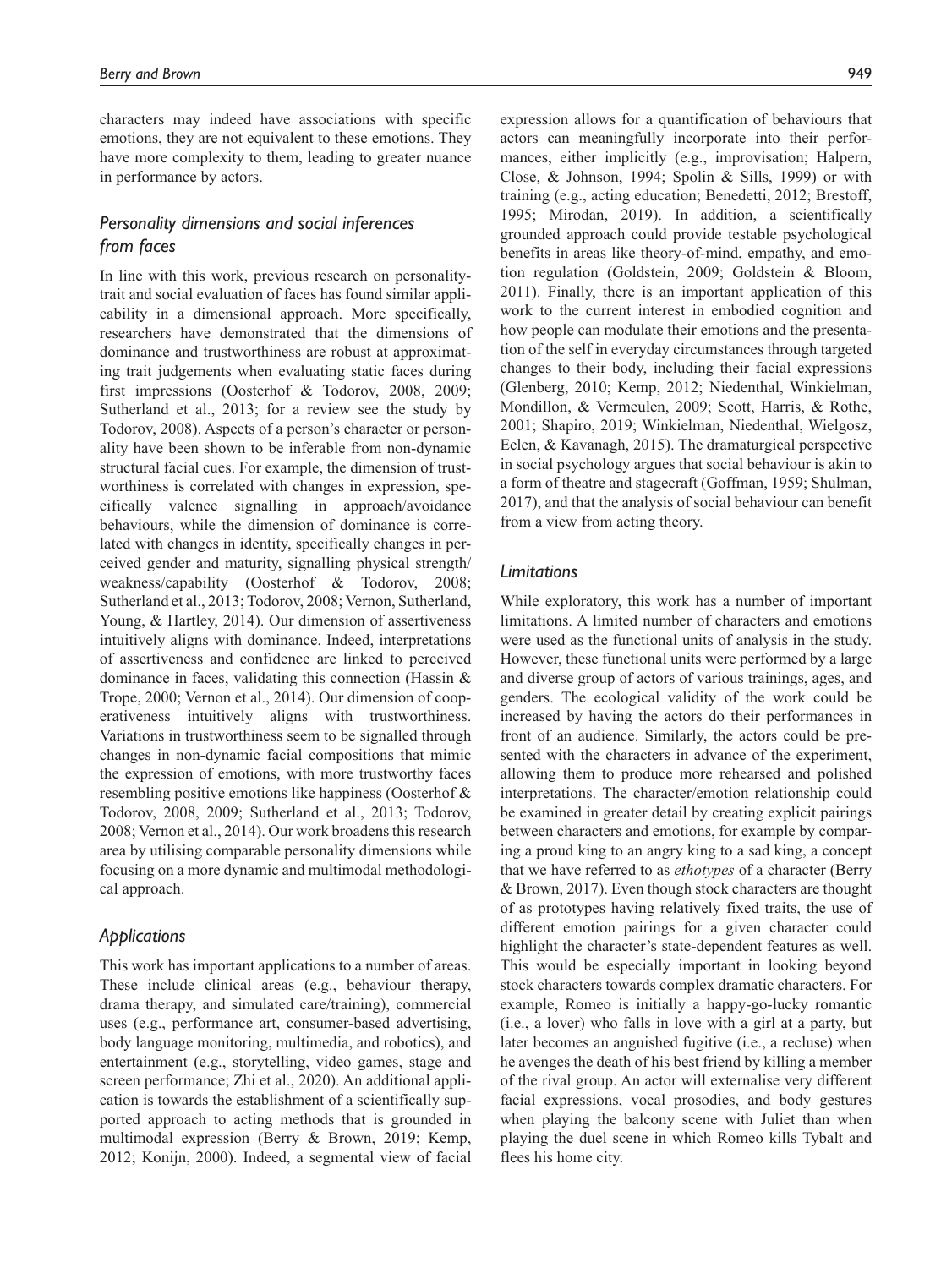Previous work on performance using actors has made use of automatic and computationally driven 2D and 3D feature-extraction methods, allowing for greater data acquisition and analysis than was possible with our methods (Rosenberg & Ekman, 2020; Soyel & Demirel, 2007; Zhang et al., 2015; for surveys on different types of feature extraction, see the studies by Sandbach et al., 2012 and Zhi et al., 2020). The more limited number of markers used in 3D motion capture systems compared to 2D digital mesh overlays is offset by motion capture's higher fidelity in all three dimensions, increased sampling rate, and increased resolution (Qualisys AB, 2006). Indeed, Livingstone et al. (2015) took advantage of this increased fidelity by carrying out a translation of the 3D reference points to create a six-degree-of-freedom (6 DOF) quantitative facial analysis of singers. Their 6 DOF analysis included facial-marker movement in the three cardinal planes, as well as yaw, pitch, and roll for the head and neck. This is in contrast to the type of segmental analysis that we carried out, which has 1 DOF and which Livingstone et al. (2015) employed to examine expansion of the jaw. We argue that a 1-DOF segmental analysis of facial expression is readily interpretable in a way that can be easily disseminated in applied uses like actor training and behaviour therapy.

## *Acting beyond gesture*

During dramatic acting, the character's cognitions, emotions, perceptions, and actions are all present in the actor's body, purposefully manifested and constantly manipulated through changes in their gestural signals. Looking beyond production per se, recent research has shown that perceptions of the states and traits of others are influenced by observed inner bodily signals (Barrett, 2017; Galvez-Pol, Antoine, Li, & Kilner, 2020). For example, people can detect physiological changes such as heart rate through observation of colour changes in the face and neck of another person (Galvez-Pol et al., 2020). The "theory of constructed emotion" posits that emotions are contextual, holistic, and grounded in embodied phenomena (Barrett, 2017). If emotions are embodied, it follows that physiological signals may be present during an actor's character portrayal that, when perceived by an audience, provide additional expressive information. Future productionfocused research should examine (1) if there are indeed physiological correlates of character portrayal during dramatic acting, (2) if physiological correlates contrastively differentiate between characters in a manner similar to gestural correlates, (3) if physiological correlates mediate/ moderate the gestural correlates of acting, and (4) whether actors consciously control or unconsciously signal physiological correlates when portraying different characters. Future perception-focused research should endeavour to determine the impact of the gestural and physiological correlates of acting on an audience's experience.

# **Conclusion**

We carried out the first experimental production study of the facial correlates of character portrayal in professional actors. We applied a 3D segment-based approach for measuring facial changes during performance, and observed that such changes were more reliable indicators of the cooperativeness than the assertiveness of a character, a complementary finding to our previous vocal findings, which showed a stronger relationship of prosody with character assertiveness. Significant correlations were observed between the facial and vocal modalities of expression for both the stock characters and basic emotions, extending previous work on verbal and non-verbal forms of expressive performance. These results not only provide new insight into the nature of acting and performance, but reveal the prospect of studying facial expression in the context of speech and dynamic performance, rather than producing static poses in isolation.

#### **Acknowledgements**

We thank Ember Dawes and Kiran Matharu for their expert assistance in data collection; and Samson Yeung, Grace Lu, Miriam Armanious, and Julianna Charles for their assistance in processing the motion capture data. We thank the members of the NeuroArts Lab for their critical reading of the manuscript.

#### **Declaration of conflicting interests**

The author(s) declared no potential conflicts of interest with respect to the research, authorship, and/or publication of this article.

#### **Funding**

The author(s) disclosed receipt of the following financial support for the research, authorship, and/or publication of this article: This work was funded by a grant from the Social Sciences and Humanities Research Council (SSHRC) of Canada to SB (grant number 435-2017-0491) and by a grant from the Government of Ontario to M.B.

## **ORCID iD**

Matthew Berry **D** <https://orcid.org/0000-0002-2202-4738>

#### **Supplementary material**

The supplementary material is available at qjep.sagepub.com.

## **References**

- Archer, W. (2012). *Masks or faces? A study in the psychology of acting*. Longmans, Green. (Original work published 1888)
- Aristotle (1996). *Poetics*. Penguin Books. (Original work published 335 BCE)
- Barrett, L. F. (2017). The theory of constructed emotion: An active inference account of interoception and categorization. *Social Cognitive and Affective Neuroscience*, *12*(1), 1–23.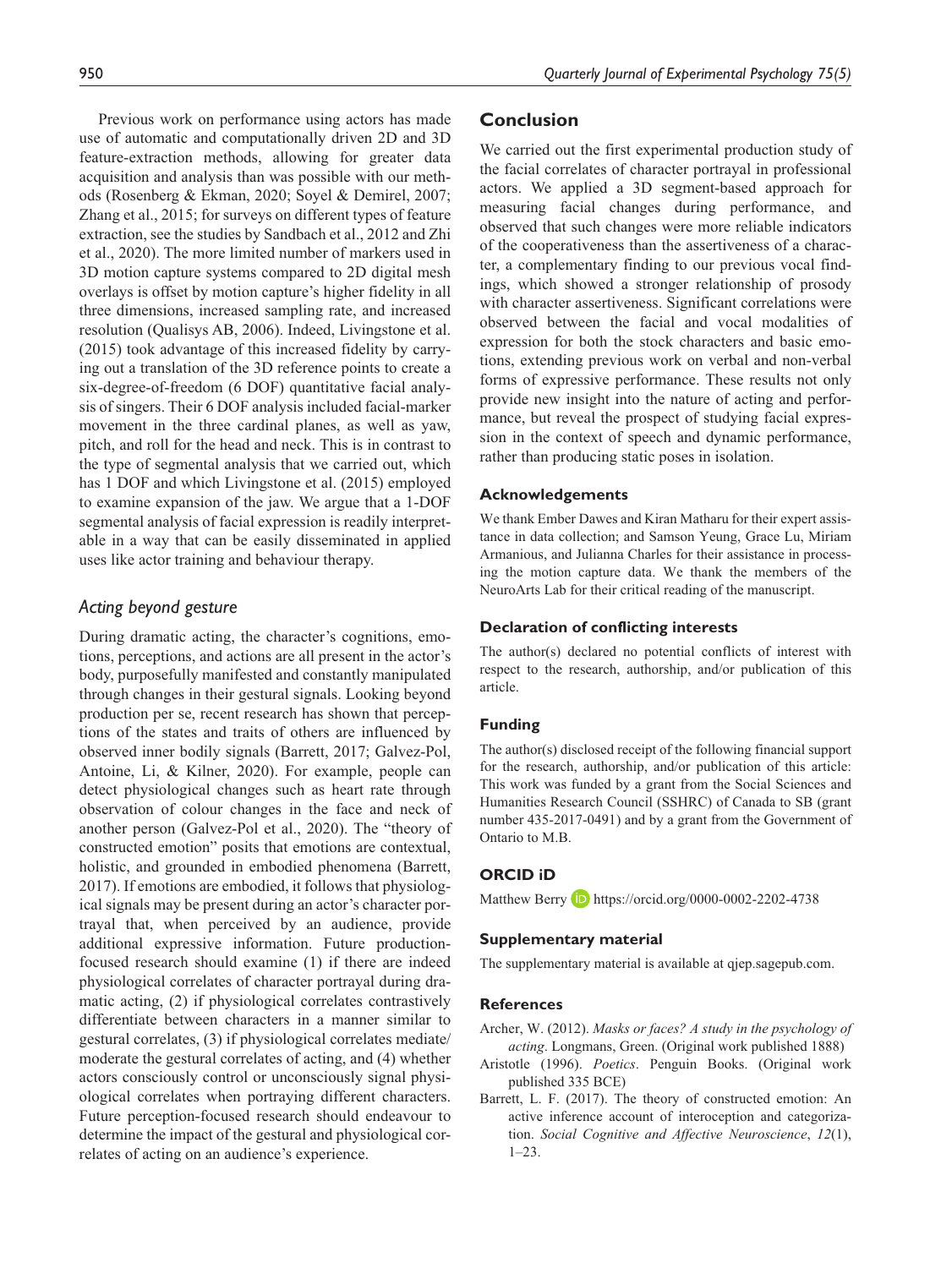- Barrett, L. F., Adolphs, R., Marsella, S., Martinez, A. M., & Pollak, S. D. (2019). Emotional expressions reconsidered: Challenges to inferring emotion from human facial movements. *Psychological Science in the Public Interest*, *20*(1), 1–68.
- Bartlett, M. S., Movellan, J. R., Littlewort, G., Braathen, B., Frank, M. G., & Sejnowski, T. J. (2005). Toward automatic recognition of spontaneous facial actions. In P. Ekman & E. L. Rosenberg (Eds.), *What the face reveals: Basic and applied studies of spontaneous expression using the facial action coding system (FACS)* (2nd ed., pp. 393–413). Oxford University Press.
- Bates, D., Mächler, M., Bolker, B., & Walker, S. (2015). Fitting linear mixed-effects models using lme4. *Journal of Statistical Software*, *67*(1), 1–48.
- Ben-David, B. M., van Lieshout, P. H. H. M., & Leszcz, T. (2011). A resource of validated affective and neutral sentences to assess identification of emotion in spoken language after a brain injury. *Brain Injury*, *25*(2), 206–220.
- Benedetti, J. (2012). *The art of the actor: The essential history of acting, from classical times to the present day*. Routledge.
- Benitez-Quiroz, C. F., Wilbur, R. B., & Martinez, A. M. (2016). The not face: A grammaticalization of facial expressions of emotion. *Cognition*, *150*, 77–84.
- Berry, M., & Brown, S. (2017). A classification scheme for literary characters. *Psychological Thought*, *10*(2), 288–302.
- Berry, M., & Brown, S. (2019). Acting in action: Prosodic analysis of character portrayal during acting. *Journal of Experimental Psychology: General*, *148*(8), 1407–1425.
- Brestoff, R. (1995). *The great acting teachers and their methods*. Smith and Kraus, Inc.
- Cangelosi, R., & Goriely, A. (2007). Component retention in principal component analysis with application to cDNA microarray data. *Biology Direct*, *2*, Article 2.
- Carroll, J. M., & Russell, J. A. (1997). Facial expressions in Hollywood's protrayal of emotion. *Journal of Personality and Social Psychology*, *72*(1), 164–176.
- Dalgleish, T., & Power, M. (Eds.). (1999). *Handbook of cognition and emotion*. John Wiley.
- Darwin, C. (1998). *The expression of the emotions in man and animals*. John Murray. (Original work published 1872)
- Diderot, D. (2019). *The paradox of the actor*. Dupleix. (Original work published 1830)
- Dunteman, G. H. (1989). *Principal components analysis* SAGE.
- Dusinberre, J. (1998). Boys becoming women in Shakespeare's plays. *Shakespeare Studies*, *36*, 1–28.
- Ekman, P. (1984). Expression and the nature of emotion. In K. R. Scherer & P. Ekman (Eds.), *Approaches to emotion* (pp. 329–344). Lawrence Erlbaum.
- Ekman, P. (1992). An argument for basic emotions. *Cognition and Emotion*, *6*(3–4), 169–200.
- Ekman, P. (1993). Facial expression and emotion. *American Psychologist*, *48*(4), 384–392.
- Ekman, P., Davidson, R. J., & Friesen, W. V. (1990). The Duchenne smile: Emotional expression and brain physiology II. *Journal of Personality and Social Psychology*, *58*(2), 342–353.
- Ekman, P., & Friesen, W. V. (1972). Hand movements. *Journal of Communication*, *22*(4), 353–374.
- Ekman, P., & Friesen, W. V. (1975). *Unmasking the face*. Prentice Hall.
- Ekman, P., & Friesen, W. V. (1976). *Pictures of facial affect*. Consulting Psychologists Press.
- Ekman, P., & Friesen, W. V. (1978a). *Investigator's guide to the facial action coding system*. Consulting Psychologists Press.
- Ekman, P., & Friesen, W. V. (1978b). *Manual for the facial action coding system*. Consulting Psychologists Press.
- Ekman, P., Friesen, W. V., & Hager, J. C. (2002a). *Facial action coding system: A technique for the measurement of facial movement* (2nd ed.). Research Nexus.
- Ekman, P., Friesen, W. V., & Hager, J. C. (2002b). *Facial action coding system/investigator's guide* (2nd ed.). Consulting Psychologists Press.
- Ekman, P., & Rosenberg, E. L. (1997). *What the face reveals: Basic and applied studies of spontaneous expression using the facial action coding system (FACS)*. Oxford University Press.
- Ekman, P., & Rosenberg, E. L. (Eds.). (2005). *What the face reveals: Basic and applied studies of spontaneous expression using the facial action coding system (FACS)* (2nd ed.). Oxford University Press.
- Ennis, C., Hoyet, L., Egges, A., & McDonnell, R. (2013). Emotion capture: Emotionally expressive characters for games. In *Proceedings of motion on games 2013 (MIG 2013)* (pp. 31–37).<https://doi.org/10.1145/2522628.2522633>
- Ershadi, M., Goldstein, T. R., Pochedly, J., & Russell, J. A. (2018). Facial expressions as performances in mime. *Cognition and Emotion*, *32*(3), 494–503.
- Fasel, B., & Luettin, J. (2003). Automatic facial expression analysis: A survey. *Pattern Recognition*, *36*(1), 259–275.
- Frijda, N. H. (2007). *The laws of emotion*. Lawrence Erlbaum.
- Galvez-Pol, A., Antoine, S., Li, C., & Kilner, J. M. (2020). *Humans can perceive the heartbeats of others when looking at their face*. PsyArXiv. <https://psyarxiv.com/7f9pq>
- Girard, J. M., Cohn, J. F., Jeni, L. A., Sayette, M. A., & De la Torre, F. (2015). Spontaneous facial expression in unscripted social interactions can be measured automatically. *Behavior Research Methods*, *47*(4), 1136–1147.
- Glenberg, A. M. (2010). Embodiment as a unifying perspective for psychology. *Wiley Interdisciplinary Reviews: Cognitive Science*, *1*(4), 586–596.
- Goffman, E. (1959). *The presentation of self in everyday life*. Anchor Books.
- Goldstein, T. R. (2009). Psychological perspectives on acting. *Psychology of Aesthetics, Creativity, and the Arts*, *3*(1), 6–9.
- Goldstein, T. R., & Bloom, P. (2011). The mind on stage: Why cognitive scientists should study acting. *Trends in Cognitive Sciences*, *15*(4), 141–142.
- Goudbeek, M., & Scherer, K. R. (2010). Beyond arousal: Valence and potency/control cues in the vocal expression of emotion. *The Journal of the Acoustical Society of America*, *128*(3), 1322–1336.
- Guha, T., Yang, Z., Grossman, R. B., & Narayanan, S. S. (2018). A computational study of expressive facial dynamics in children with autism. *IEEE Transactions on Affective Computing*, *9*(1), 14–20.
- Gunnery, S. D., & Hall, J. A. (2014). The Duchenne smile and persuasion. *Journal of Nonverbal Behavior*, *38*(2), 181–194.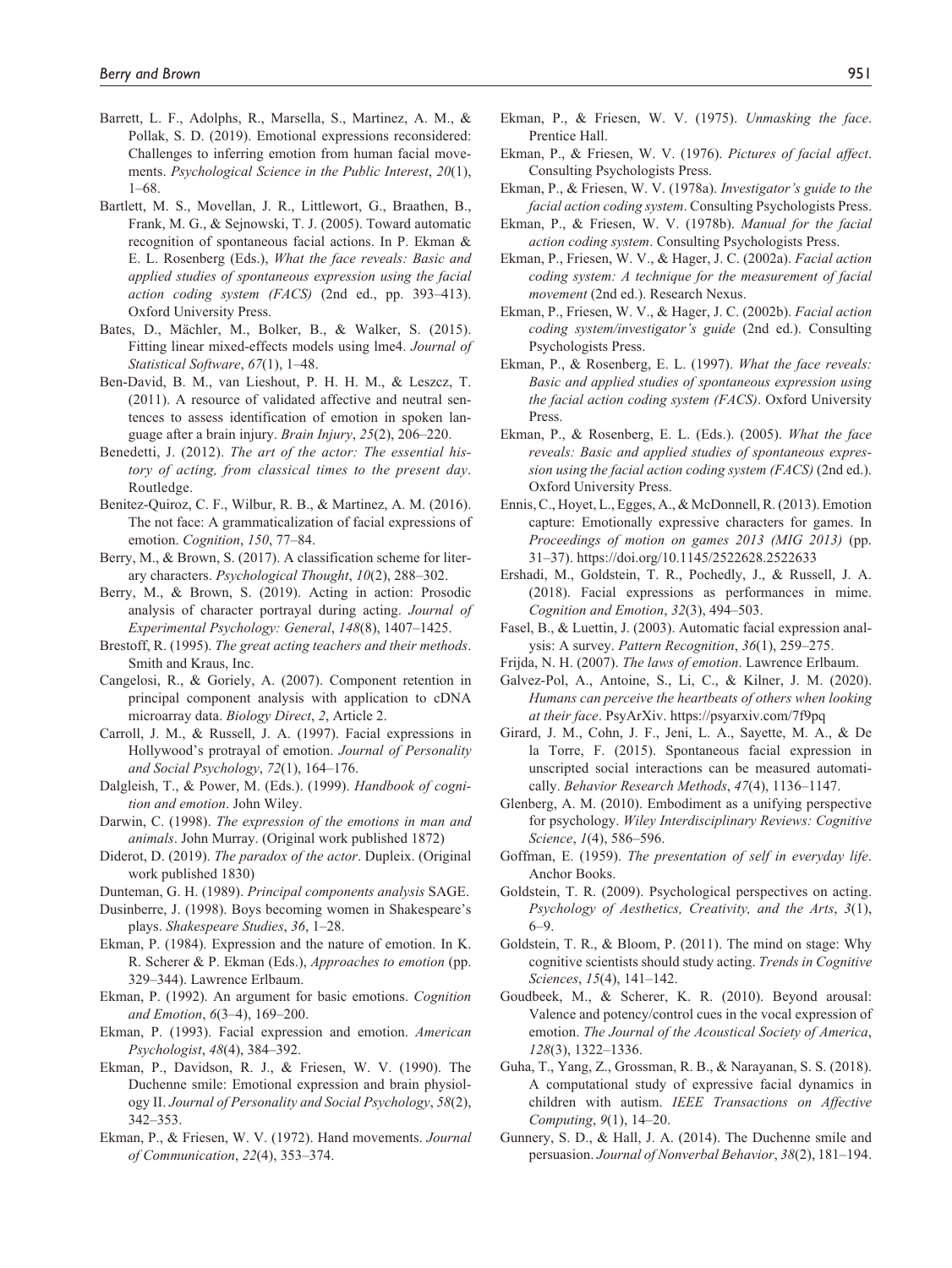- Hahn, P., Castillo, S., & Cunningham, D. W. (2019). Fitting the style: The semantic space for emotions on stylized faces. In *Proceedings of the 32nd international conference on computer animation and social agents* (pp. 21–24).
- Halpern, C., Close, D., & Johnson, K. (1994). *Truth in comedy: The manual of improvisation*. Meriwether Publishing.
- Hammal, Z., Couvreur, L., Caplier, A., & Rombaut, M. (2007). Facial expression classification: An approach based on the fusion of facial deformations using the transferable belief model. *International Journal of Approximate Reasoning*, *46*(3), 542–567.
- Hammal, Z., & Massot, C. (2010). Holistic and feature-based information towards dynamic multi-expressions recognition. *In Proceedings of the International Conference on Computer Vision Theory and Applications* (Vol. 2, pp. 300–309).
- Hassin, R., & Trope, Y. (2000). Facing faces: Studies on the cognitive aspects of physiognomy. *Journal of Personality and Social Psychology*, *78*(5), 837–852.
- Hatfield, E., Bensman, L., Thornton, P. D., & Rapson, R. L. (2014). New perspectives on emotional contagion: A review of classic and recent research on facial mimicry and contagion. *Interpersona*, *8*(2), 159–179.
- Hess, U., & Blairy, S. (2001). Facial mimicry and emotional contagion to dynamic emotional facial expressions and their influence on decoding accuracy. *International Journal of Psychophysiology*, *40*(2), 129–141.
- Izard, C. E. (1971). *The face of emotion*. Appleton-Century-Crofts.
- Izard, C. E. (1992). Basic emotions, relations among emotions, and emotion-cognition relations. *Psychological Review*, *99*(3), 561–565.
- Izard, C. E. (1993a). Four systems for emotion activation: Cognitive and noncognitive processes. *Psychological Review*, *100*(1), 68–90.
- Izard, C. E. (1993b). Organizational and motivational functions of discrete emotions. In M. Lewis & J. M. Haviland (Eds.), *Handbook of emotions* (pp. 631–641). Guilford Press.
- Kanade, T., Cohn, J. F., & Tian, Y. (2000). Comprehensive database for facial expression analysis. In *Proceedings of the 4th IEEE international conference on automatic face and gesture recognition (Cat. No. PR00580)* (pp. 46–53).
- Kemp, R. (2012). *Embodied acting: What neuroscience tells us about performance*. Routledge.
- Kilmann, R. H., & Thomas, K. W. (1975). Interpersonal conflict-handling behavior as reflections of Jungian personality dimensions. *Psychological Reports*, *37*, 971–980.
- Kilmann, R. H., & Thomas, K. W. (1977). Developing a forcedchoice measure of conflict-handling behaviour: The "mode" instrument. *Educational and Psychological Measurement*, *37*(2), 309–325.
- Konijn, E. (2000). *Acting emotions: Shaping emotions on stage*. Amsterdam University Press.
- Kristeller, P. O. (1951). The modern system of the arts: A study in the history of aesthetics (I). *Journal of the History of Ideas*, *12*(4), 496–527.
- Lin, C.-Y., Cheng, L.-C., Huang, C.-C., Chuang, L.-W., Teng, W.-C., Kuo, C.-H., Gu, H.-Y., Chung, K.-L., & Fahn, C.- S. (2013). Versatile humanoid robots for theatrical performances. *International Journal of Advanced Robotic Systems*, *10*(1), 7.
- Liu, K., Chen, J.-H., & Chang, K.-M. (2019). A study of facial features of American and Japanese cartoon characters. *Symmetry*, *11*(5), 664.
- Livingstone, S. R., Thompson, W. F., Wanderley, M. M., & Palmer, C. (2015). Common cues to emotion in the dynamic facial expressions of speech and song. *Quarterly Journal of Experimental Psychology*, *68*(5), 952–970.
- Mehu, M., & Scherer, K. R. (2015). Emotion categories and dimensions in the facial communication of affect: An integrated approach. *Emotion*, *15*(6), 798–811.
- Meineck, P. (2011). The neuroscience of the tragic mask. *Arion*, *19*(1), 113–158.
- Mirodan, V. (2019). *The actor and the character: Explorations in the psychology of transformative acting*. Routledge.
- Niedenthal, P. M., Winkielman, P., Mondillon, L., & Vermeulen, N. (2009). Embodiment of emotion concepts. *Journal of Personality and Social Psychology*, *96*(6), 1120–1136.
- Oosterhof, N. N., & Todorov, A. (2008). The functional basis of face evaluation. *Proceedings of the National Academy of Sciences of the United States of America*, *105*(32), 11087– 11092.
- Oosterhof, N. N., & Todorov, A. (2009). Shared perceptual basis of emotional expressions and trustworthiness impressions from faces. *Emotion*, *9*(1), 128–133.
- Panksepp, J. (2010). Affective neuroscience of the emotional BrainMind: Evolutionary perspectives and implications for understanding depression. *Dialogues in Clinical Neuroscience*, *12*, 533–545.
- Posner, J., Russell, J. A., & Peterson, B. S. (2005). The circumplex model of affect: An integrative approach to affective neuroscience, cognitive development, and psychopathology. *Development and Psychopathology*, *17*(3), 715–734.
- Qualisys AB. (2006). *Qualisys track manager: User manual*.
- R Core Team. (2013). *R: A language and environment for statistical computing*. R Foundation for Statistical Computing.
- Revelle, W. R. (2017). *Psych: Procedures for personality and psychological research*. [https://cran.r-project.org/web/](https://cran.r-project.org/web/packages/psych/index.html) [packages/psych/index.html](https://cran.r-project.org/web/packages/psych/index.html)
- Rosenberg, E. L., & Ekman, P. (Eds.). (2020). *What the face reveals: Basic and applied studies of spontaneous expression using the facial action coding system (FACS)* (3rd ed.). Oxford University Press.
- Russell, J. A. (1980). A circumplex model of affect. *Journal of Personality and Social Psychology*, *39*(6), 1161–1178.
- Russell, J. A. (1994). Is there universal recognition of emotion from facial expression? A review of the cross-cultural studies. *Psychological Bulletin*, *115*(1), 102–141.
- Russell, J. A. (2005). Emotion in human consciousness is built on core affect. *Journal of Consciousness Studies*, *12*(8–10), 26–42.
- Russell, J. A. (2009). Emotion, core affect, and psychological construction. *Cognition and Emotion*, *23*(7), 1259–1283.
- Russell, J. A., & Bullock, M. (1985). Multidimensional scaling of emotional facial expressions: Similarity from preschoolers to adults. *Journal of Personality and Social Psychology*, *48*(5), 1290–1298.
- Sandbach, G., Zafeiriou, S., Pantic, M., & Yin, L. (2012). Static and dynamic 3D facial expression recognition: A comprehensive survey. *Image and Vision Computing*, *30*(10), 683–697.